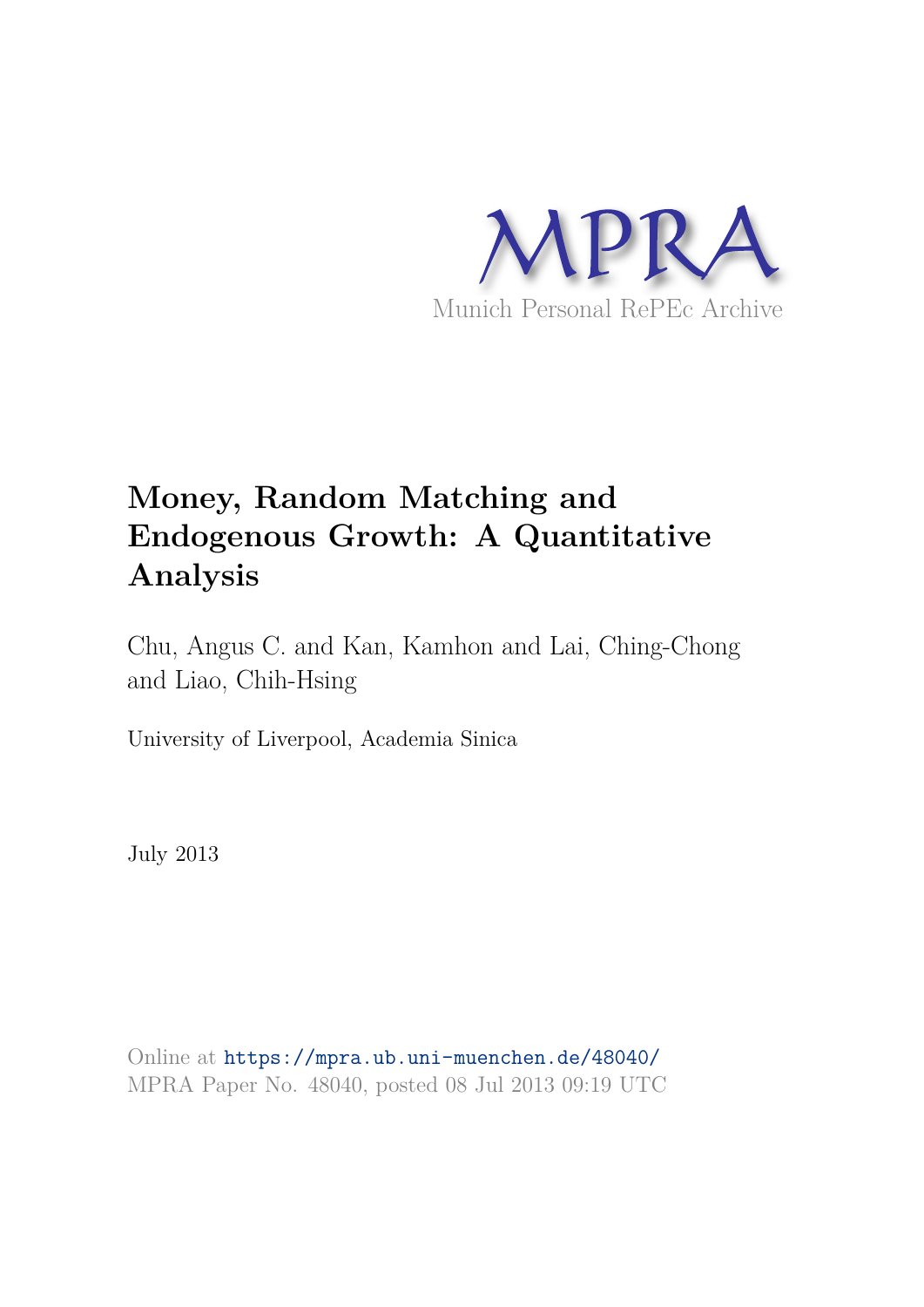# Money, Random Matching and Endogenous Growth: A Quantitative Analysis

Angus C. Chu Kamhon Kan Ching-Chong Lai Chih-Hsing Liao

July 2013

### Abstract

In this study, we develop a search-and-matching monetary growth model to analyze the effects of inflation on economic growth and social welfare by introducing endogenous economic growth via capital externality into a two-sector search-and-matching model. We find that the channel through which inflation affects economic growth in the search-and-matching model is different from the traditional cash-in-advance model. To facilitate the calibration, we obtain an empirical estimate of the effects of inflation on economic growth using panel regressions. In the simulation analysis, we quantitatively evaluate the welfare effect of inflation in the search-and-matching endogenous growth model and compare it to a search-and-matching exogenous growth model. We find that the welfare effect of inflation is nonlinear in the endogenous growth model whereas it is linear in the exogenous growth model. Furthermore, we find that the welfare cost of inflation under endogenous growth is up to four times as large as the welfare cost of inflation under exogenous growth.

JEL classification: E41, O41, O42. Keywords: economic growth, inflation, money, random matching.

Chu: angusccc@gmail.com. University of Liverpool Management School, University of Liverpool, UK. Kan: kk@sinica.edu.tw. Institute of Economics, Academia Sinica, Taipei, Taiwan.

Lai: cclai@econ.sinica.edu.tw. Institute of Economics, Academia Sinica, Taipei, Taiwan.

Liao: chihhsingliao@gmail.com. Institute of Economics, Academia Sinica, Taipei, Taiwan.

The authors are very grateful to Paul Klein (the Editor) and the anonymous referees for their insightful comments and also would like to thank Juin-Jen Chang, Fu-Sheng Hung, Yiting Li and Ming-Fu Shaw for their helpful suggestions. The usual disclaimer applies.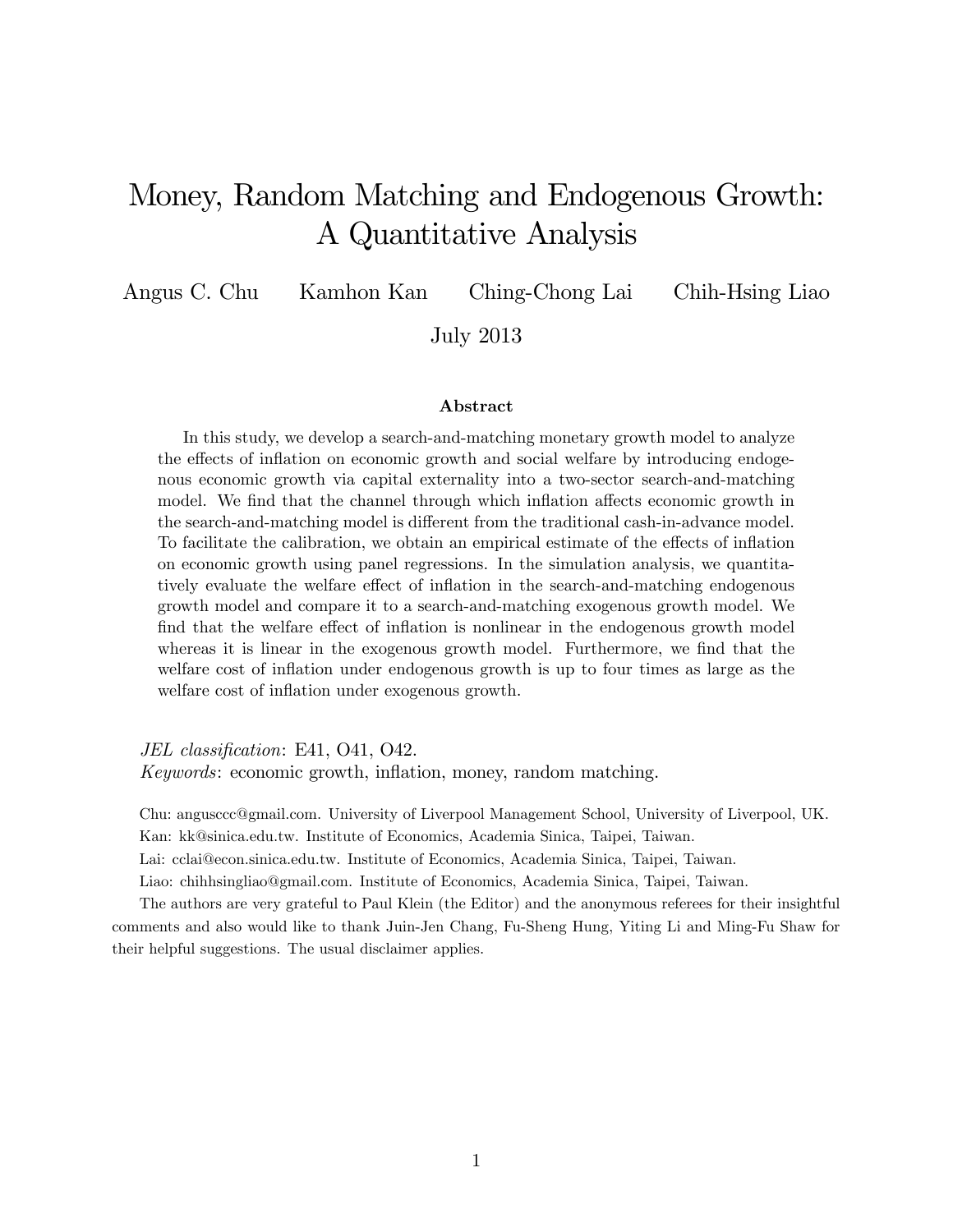### 1 Introduction

In this study, we analyze the effects of inflation and monetary policy on economic growth and social welfare. Although this important issue in monetary economics has received much attention and careful analysis in previous studies, our analysis provides novel elements and results. To highlight the novelty of this study, it is helpful to first discuss two related branches of literature in monetary economics. First, this study relates to the search-andmatching literature on money and capital formation; see for example, Shi (1999), Menner (2006), Williamson and Wright (2010), Aruoba et al. (2011), Bencivenga and Camera (2011) and Waller (2011). This branch of literature analyzes the relationship between money and capital formation in a search-theoretic framework without considering economic growth as an endogenous process. Second, this study also relates to the branch of literature on ináation and economic growth; see for example, Wang and Yip (1992), Gomme (1993), Dotsey and Ireland (1996), Mino (1997) and more recently, Itaya and Mino (2003, 2007) and Lai and Chin  $(2010).<sup>1</sup>$  This branch of literature analyzes the growth and welfare effects of inflation by modeling money demand based on the classical approach, such as a cash-in-advance (CIA) constraint, money in utility and transaction costs, without considering a search-and-matching framework. In this study, we attempt to provide a bridge between these two branches of literature by analyzing the growth and welfare effects of inflation in a search-and-matching monetary growth model. In summary, we introduce endogenous economic growth via capital externality as in Romer (1986) into a two-sector search-and-matching model based on Lagos and Wright (2005), Aruoba et al. (2011) and Waller (2011).<sup>2</sup> In this search-and-matching monetary growth model, we obtain the following results that have novel implications to the two abovementioned branches of literature.

In a canonical monetary growth model with a CIA constraint on consumption, ináation affects economic growth via the consumption-leisure tradeoff. In other words, in the case of inelastic labor supply, inflation has no effect on economic growth in the CIA model. In contrast, in the search-and-matching monetary growth model, the growth effects of inflation operate through a consumption effect in the decentralized market. Intuitively, a higher inflation rate increases the cost of holding money and reduces consumption in the decentralized market that requires the use of money for transactions. As a result of lower consumption in the decentralized market, capital demand decreases causing a reduction in capital accumulation and economic growth regardless of whether or not labor supply is elastic.

To facilitate the calibration of the model, we use cross-country panel data to provide an empirical estimation and find that inflation has a statistically significant negative direct effect on economic growth as well as a statistically significant negative indirect effect on economic growth through the reduction of capital investment. Then, we use these estimates as an empirical moment to calibrate the model in order to quantitatively evaluate the welfare effects of inflation. We compare the welfare effects of inflation under the search-and-matching endogenous growth model to those from a search-and-matching exogenous growth model

<sup>&</sup>lt;sup>1</sup>There is also a sub-branch of this literature that analyzes the relationship between inflation and innovation-driven economic growth; see for example, Marquis and Reffett (1994), Chu and Lai (2013) and Chu and Cozzi (2013).

<sup>&</sup>lt;sup>2</sup>A recent study by Chiu *et al.* (2011) also provides an interesting analysis on the effects of financial and search frictions on economic growth, but they do not consider money and ináation.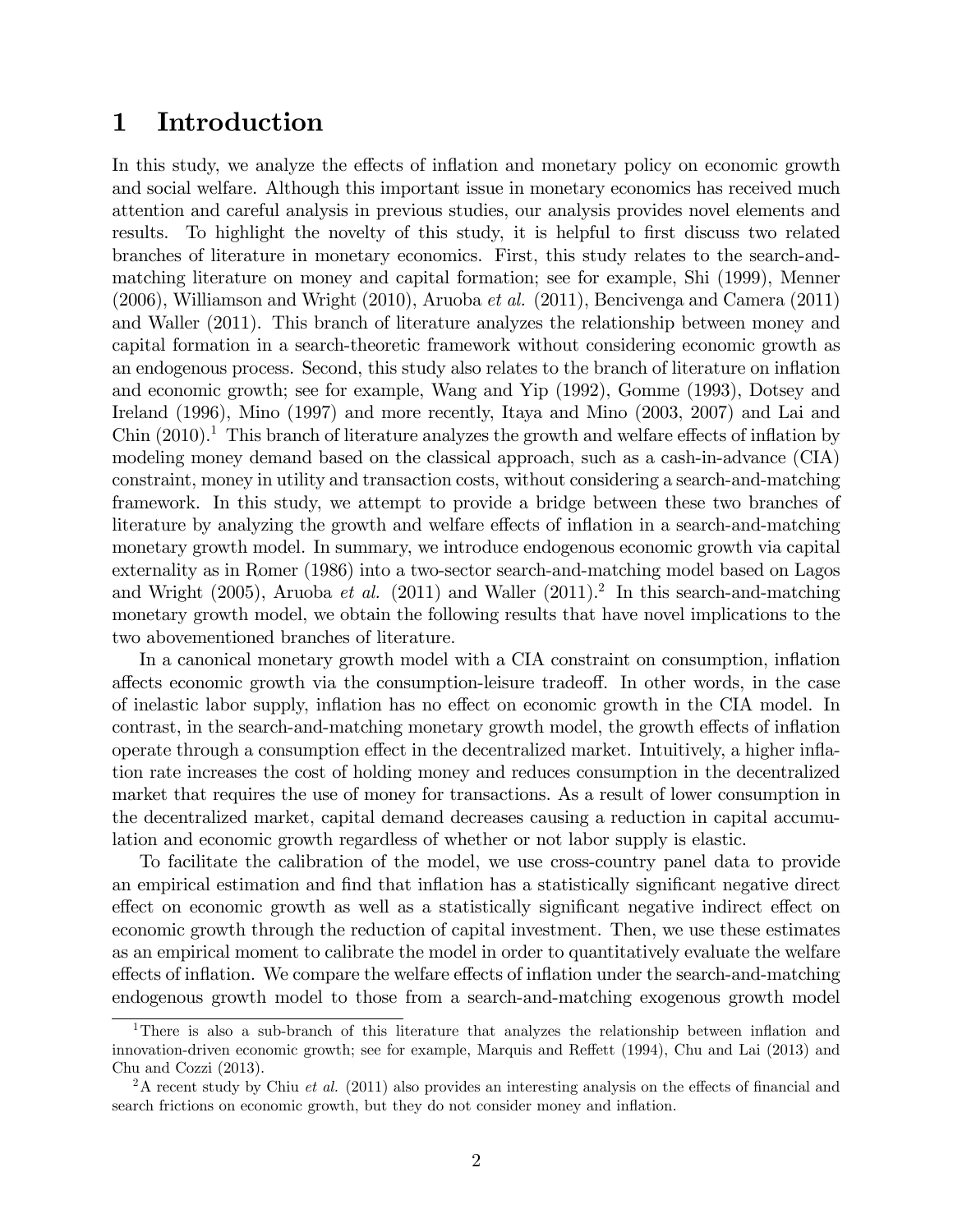similar to Aruoba *et al.* (2011) and Waller (2011) in order to highlight the importance of modelling economic growth as an endogenous process. We find that the welfare effect of inflation is nonlinear in the endogenous growth model,<sup>3</sup> whereas it is linear in the exogenous growth model. We discuss the intuition of this result in the main text.<sup>4</sup> Interestingly, we also find that the welfare cost of inflation under endogenous growth is up to four times as large as the welfare cost of ináation under exogenous growth partly because reducing inflation increases the long-run growth rate in the endogenous growth model but not in the exogenous growth model. Furthermore, given that the welfare effect of inflation is nonlinear in the endogenous growth model, the difference in the welfare costs of inflation across the two models is increasing in the size of the change in the money growth rate.

The rest of this study is organized as follows. Section 2 presents the search-and-matching monetary growth model. Section 3 analyzes the effects of inflation on economic growth and social welfare. In Section 4, we calibrate the model to provide a quantitative analysis. The final section concludes.

### 2 A search-and-matching monetary growth model

The two-sector search-and-matching model is based on Lagos and Wright (2005). Aruoba et al. (2011) extend the Lagos-Wright model by introducing capital accumulation, whereas Waller (2011) further extends the model in Aruoba *et al.* (2011) by allowing for exogenous technological progress. Our model is based on Waller (2011), but we introduce capital externality into his model to generate endogenous economic growth. In what follows, we describe the basic features of the search-and-matching monetary growth model.

### 2.1 Households

There is a unit measure of identical and infinitely-lived households in discrete time. In each period, households engage in economic activities Örst in the decentralized market (hereafter DM) and then in the centralized market (hereafter CM). The DM and the CM are distinguished as follows. In each period  $t$ , households first enter the DM where they consume or produce special goods  $q_t$ . In this market, each meeting is random and anonymous so that money becomes essential.<sup>5</sup> Once the round of DM trade is completed, households proceed

<sup>&</sup>lt;sup>3</sup>Chiu and Molico (2010) also find that in a modified version of the Lagos-Wright model with endogenous participation in the centralized market, the welfare effect of inflation is nonlinear in contrast to the linear welfare effect of inflation in the original Lagos-Wright model.

<sup>&</sup>lt;sup>4</sup>See Section 4.3 for a discussion. In an earlier version of this paper (see Chu *et al.* (2012)), we compare quantitatively the welfare effects of inflation between the search-and-matching model and a CIA model. We find that the welfare effect is in fact linear in the CIA model even with endogenous growth. Therefore, the nonlinear welfare effect in our model is due to a combination of endogenous growth and the search-andmatching structure.

<sup>&</sup>lt;sup>5</sup>Following the standard approach in the literature, we assume that capital cannot serve as a medium of exchange; see Williamson and Wright (2010) and Aruoba et al. (2011) for a useful discussion. Lagos and Rocheteau (2008) show that even when capital serves as a competing medium of exchange, flat money can still be valued and used as a medium of exchange.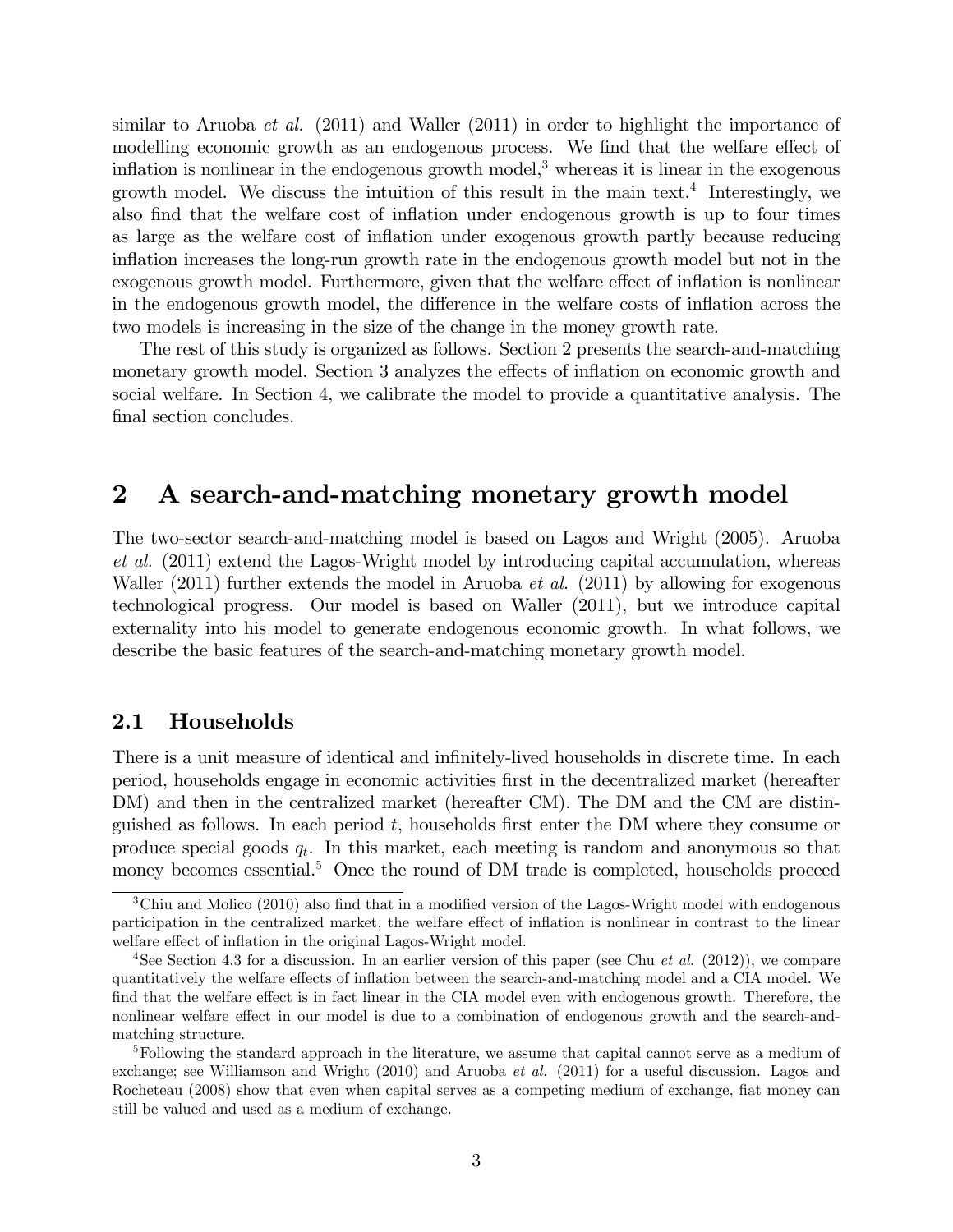to the CM where they consume and produce general goods as in standard growth models. Following the common approach in the literature, we assume that there is no discounting between the DM and the CM within each period, and the discount factor between any two consecutive periods is  $\beta \in (0,1)$ . In what follows, we first discuss households' optimization in the CM.

### 2.1.1 Households' optimization in the CM

In the CM, households have an instantaneous utility function  $u_t = B \ln x_t - Ah_t$ , which is increasing in the consumption of general goods  $x_t$  and decreasing in the supply of labor  $h_t$ . The parameters  $A > 0$  and  $B > 0$  determine respectively the disutility of labor supply and the importance of consumption.<sup>6</sup> Let  $W(m_t, k_t)$  and  $V(m_t, k_t)$  denote the period-t value functions for households in the CM and the DM respectively.  $m_t$  is the nominal money balance and  $k_t$  is the capital stock owned by households in period t. The maximization problem of households in the CM can be expressed as

$$
W(m_t, k_t) = \max_{x_t, h_t, m_{t+1}, k_{t+1}} [B \ln x_t - Ah_t + \beta V(m_{t+1}, k_{t+1})]
$$
(1)

subject to a sequence of budget constraints given by

$$
k_{t+1} + \frac{m_{t+1}}{p_t} = w_t h_t + (1 + r_t - \delta) k_t + \frac{m_t}{p_t} + \tau_t - x_t.
$$
 (2)

 $p_t$  is the price of general goods.  $w_t$  is the real wage rate (denominated in units of general goods).  $r_t$  is the rental price of capital. The parameter  $\delta \in (0,1)$  is the depreciation rate of capital.  $\tau_t$  is a real lump-sum transfer from the government.

From standard optimization, the optimality condition for consumption in the CM is

$$
\frac{B}{x_t} = \frac{A}{w_t}.\tag{3}
$$

Equation (3) implies that all households consume the same amount of general goods  $x_t$  in the CM regardless of their holdings of capital and money. This useful property results from the quasi-linear utility function, which is a standard simplifying assumption in this branch of model to eliminate any dispersion in money holdings that arises from trades in the DM.<sup>7</sup> The standard intertemporal optimality conditions for the accumulation of capital and money are respectively

$$
\frac{B}{x_t} = \beta V_k(m_{t+1}, k_{t+1}),
$$
\n(4)

$$
\frac{B}{p_t x_t} = \beta V_m(m_{t+1}, k_{t+1}).
$$
\n(5)

<sup>&</sup>lt;sup>6</sup>Following Aruoba *et al.* (2011), we include the parameter B in order to match the money-consumption ratio in the calibration.

<sup>&</sup>lt;sup>7</sup>See for example, Rocheteau and Wright (2005) and Aruoba *et al.* (2011) for a useful discussion.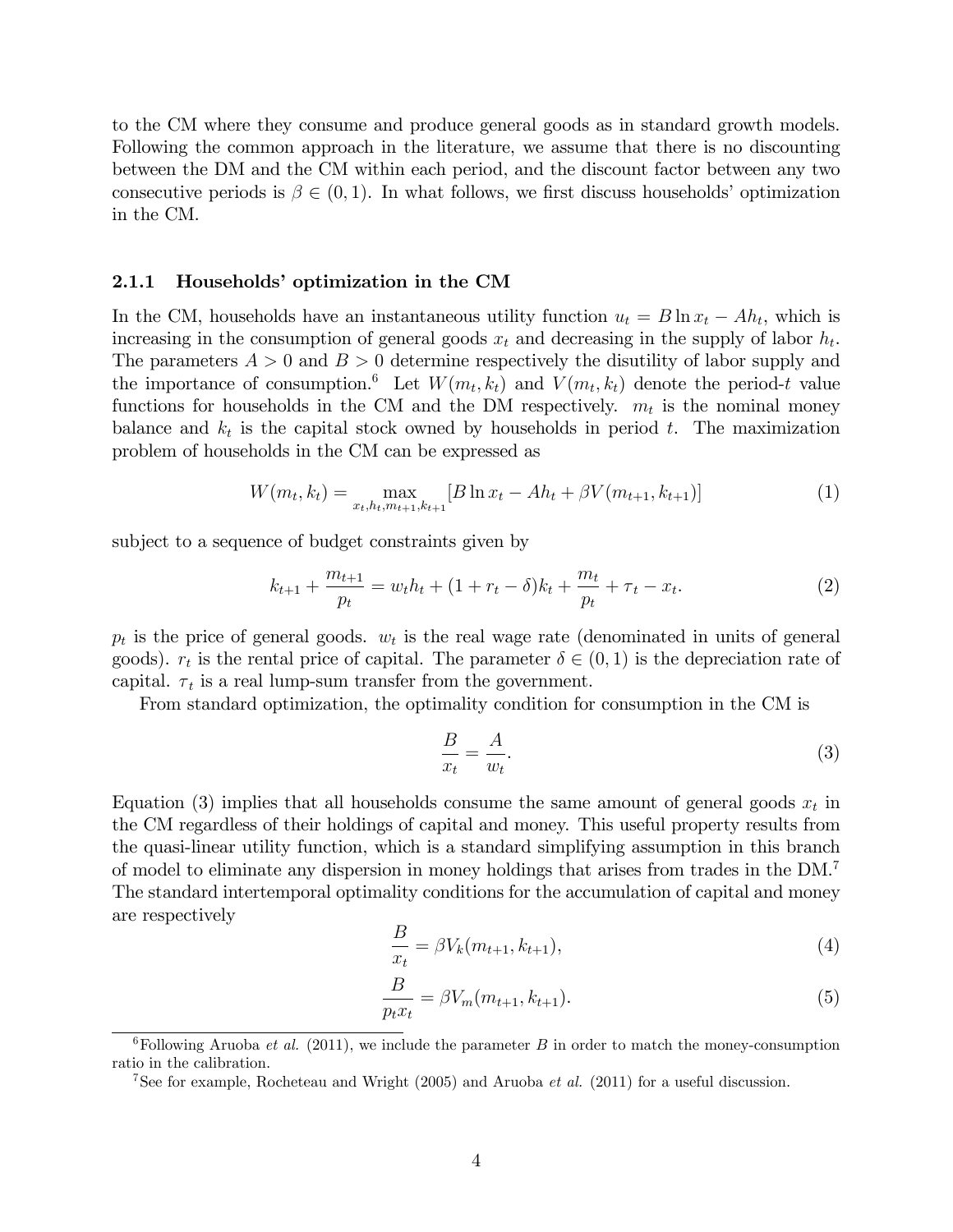Equations (3) to (5) imply that all households enter the DM in the next period with the same holdings of capital and money. In addition, the familiar envelope conditions are

$$
W_k(m_t, k_t) = \frac{B\left(1 + r_t - \delta\right)}{x_t},\tag{6}
$$

$$
W_m(m_t, k_t) = \frac{B}{p_t x_t}.\tag{7}
$$

### 2.1.2 Households' optimization in the DM

In the DM, a household either becomes (a) a buyer, (b) a seller or (c) a nontrader. The probability of becoming a buyer is  $\sigma \in (0, 0.5)$ , and the probability of becoming a seller is also  $\sigma \in (0, 0.5)$ . The probability of becoming a nontrader is  $1 - 2\sigma > 0$ . As  $\sigma \to 0$ , monetary policy would have no effects on economic growth and social welfare. This tasteand-technology-shock specification shows a random matching technology that buyers meet with sellers and is a standard feature of the Lagos-Wright model.<sup>8</sup> As a result of this tasteand-technology shock, the value of entering the DM is

$$
V(m_t, k_t) = \sigma V^b(m_t, k_t) + \sigma V^s(m_t, k_t) + (1 - 2\sigma)W(m_t, k_t),
$$
\n(8)

where  $V^b(.)$  and  $V^s(.)$  are the values of being a buyer and a seller respectively.

To analyze  $V^b(.)$  and  $V^s(.)$ , we consider the following functional forms for the buyers' preference and the sellers' production technology. In the DM, each buyer's utility  $\ln q_t^b$  is increasing and concave in the consumption of special goods. Each seller produces special goods  $q_t^s$  by combining her capital  $k_t$  and effort  $e_t$  subject to the following Cobb-Douglas production function.

$$
q_t^s = z_t^{1-\alpha} k_t^{\alpha} e_t^{\eta},\tag{9}
$$

where  $z_t$  denotes aggregate technology. To achieve endogenous growth, we will follow Romer  $(1986)$  to assume that capital has a positive externality effect on aggregate technology such that  $z_t = \overline{k}_t$ , where  $\overline{k}_t$  is the aggregate holding of capital in the economy.<sup>9</sup> The parameter  $\alpha \in (0, 1)$  determines capital share. To ensure constant returns to scale, we will impose  $\eta = 1 - \alpha$  on labor share; however, it would be useful for us to first present the analysis with  $\eta$  in order to isolate the effects of capital and labor shares.

Rewriting equation (9), we can express the utility cost of production as

$$
e\left(\frac{q_t^s}{z_t}, \frac{k_t}{z_t}\right) = \left(\frac{q_t^s}{z_t}\right)^{1/\eta} \left(\frac{k_t}{z_t}\right)^{-\alpha/\eta}.\tag{10}
$$

Buyers purchase special goods  $q_t^b$  by spending money  $d_t^b$ , whereas sellers earn money  $d_t^s$  by producing special goods  $q_t^s$ <sup>10</sup> Given these terms of trade, the values of being a buyer and a

<sup>&</sup>lt;sup>8</sup>See Corbae *et al.* (2002) for a model of endogenous matching as an alternative to random matching.

<sup>&</sup>lt;sup>9</sup>It is useful to note that  $k_t = \overline{k}_t$  in equilibrium.

 $10$ As a result of these different money holdings at the end of the DM, households supply different amounts of labor in the CM to eliminate any dispersion in money holdings.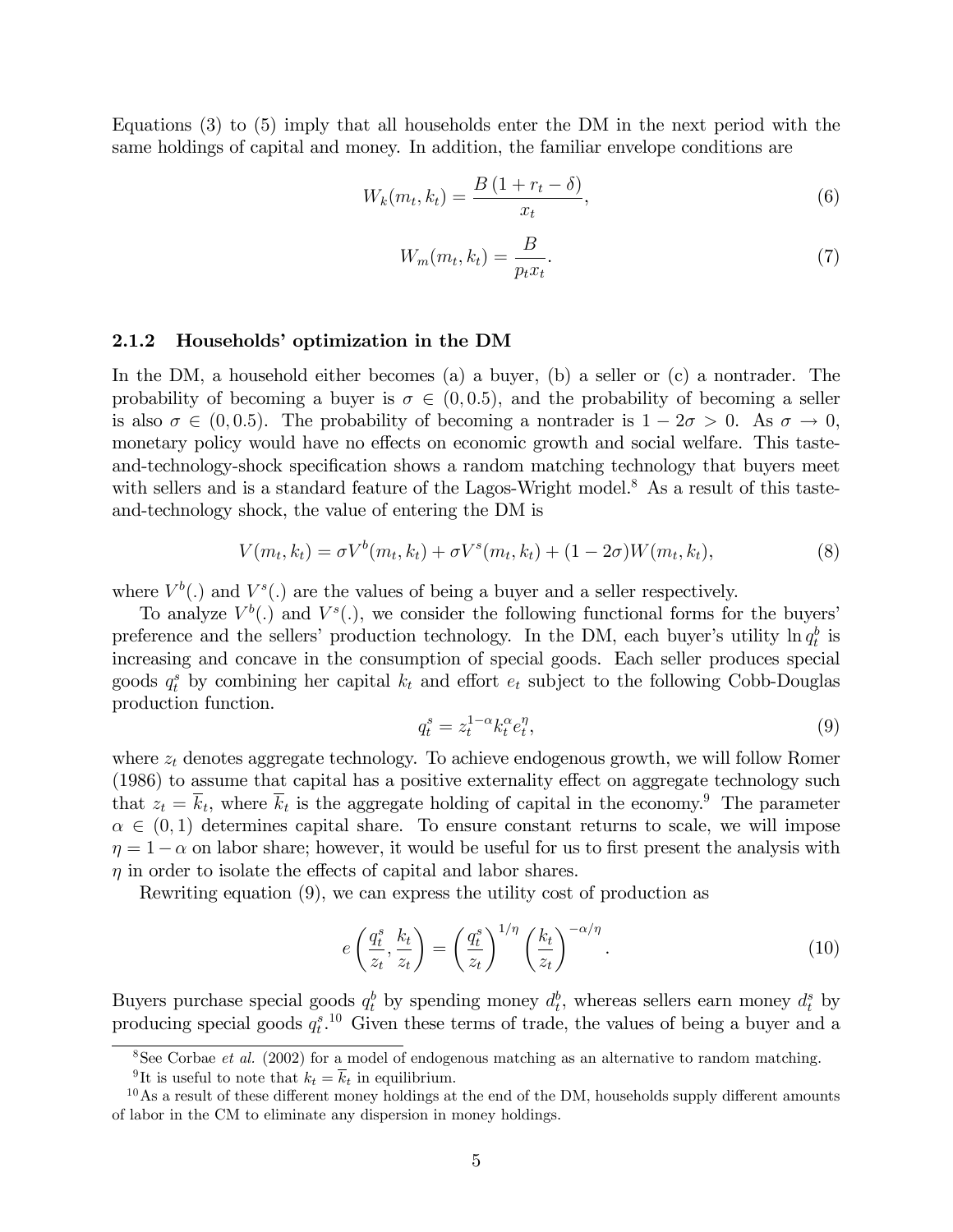seller are respectively<sup>11</sup>

$$
V^{b}(m_{t}, k_{t}) = \ln q_{t}^{b} + W(m_{t} - d_{t}^{b}, k_{t}), \qquad (11)
$$

$$
V^{s}(m_{t}, k_{t}) = -e\left(\frac{q_{t}^{s}}{z_{t}}, \frac{k_{t}}{z_{t}}\right) + W(m_{t} + d_{t}^{s}, k_{t}).
$$
\n(12)

Differentiating  $(11)$  and  $(12)$  and substituting them into  $(8)$ , we can obtain the following envelope condition for  $m_t$ .

$$
V_m(m_t, k_t) = (1 - 2\sigma)W_m(m_t, k_t) + \sigma \left[ \frac{1}{q_t^b} \frac{\partial q_t^b}{\partial m_t} + W_m(m_t - d_t^b, k_t) \left( 1 - \frac{\partial d_t^b}{\partial m_t} \right) \right]
$$
(13)  
+
$$
\sigma \left[ -e_1 \left( \frac{q_t^s}{z_t}, \frac{k_t}{z_t} \right) \frac{1}{z_t} \frac{\partial q_t^s}{\partial m_t} + W_m(m_t + d_t^s, k_t) \left( 1 + \frac{\partial d_t^s}{\partial m_t} \right) \right],
$$

where  $W_m(m_t, k_t) = W_m(m_t - d_t^b, k_t) = W_m(m_t + d_t^s, k_t) = B/(p_t x_t)$  from (7). Similarly, we can obtain the following envelope condition for  $k_t$ :

$$
V_{k}(m_{t},k_{t}) = (1 - 2\sigma)W_{k}(m_{t},k_{t}) + \sigma \left[\frac{1}{q_{t}^{b}}\frac{\partial q_{t}^{b}}{\partial k_{t}} - W_{m}(m_{t} - d_{t}^{b},k_{t})\frac{\partial d_{t}^{b}}{\partial k_{t}} + W_{k}(m_{t} - d_{t}^{b},k_{t})\right] \tag{14}
$$
  
+
$$
\sigma \left[-e_{1}\left(\frac{q_{t}^{s}}{l},\frac{k_{t}}{l}\right)\frac{1}{2}\frac{\partial q_{t}^{s}}{\partial k_{t}} - e_{2}\left(\frac{q_{t}^{s}}{l},\frac{k_{t}}{l}\right)\frac{1}{l_{t}} + W_{m}(m_{t} + d_{t}^{s},k_{t})\frac{\partial d_{t}^{s}}{\partial k_{t}} + W_{k}(m_{t} + d_{t}^{s},k_{t})\right],
$$

$$
+ \sigma \left[ -e_1 \left( \frac{q_t}{z_t}, \frac{k_t}{z_t} \right) \frac{1}{z_t} \frac{\partial q_t}{\partial k_t} - e_2 \left( \frac{q_t}{z_t}, \frac{k_t}{z_t} \right) \frac{1}{z_t} + W_m(m_t + d_t^s, k_t) \frac{\partial a_t}{\partial k_t} + W_k(m_t + d_t^s, k_t) \right]
$$

where  $W_k(m_t, k_t) = W_k(m_t - d_t^b, k_t) = W_k(m_t + d_t^s, k_t) = B(1 + r_t - \delta)/x_t$  from (6).

To solve the marginal value of holding money (13) and capital (14), we consider a competitive equilibrium with price taking as in Aruoba et al. (2011) and Waller  $(2011).^{12}$  Under price taking, once buyers and sellers are matched, they both act as price takers. Given the price  $\widetilde{p}_t$  of special goods, buyers choose  $q_t^b$  to maximize

$$
V^{b}(m_{t}, k_{t}) = \max_{q_{t}^{b}} [\ln q_{t}^{b} + W(m_{t} - \widetilde{p}_{t}q_{t}^{b}, k_{t})]
$$
\n(15)

subject to the budget constraint

$$
d_t^b = \widetilde{p}_t q_t^b \le m_t. \tag{16}
$$

In the DM, buyers spend all their money,<sup>13</sup> so that the money constraint implies that

$$
q_t^b = m_t / \widetilde{p}_t. \tag{17}
$$

 $11$ Adding a disutility parameter to the supply of effort in the DM would not change our qualitative and quantitative results. Therefore, we follow Aruoba et al. (2011) and Waller (2011) to normalize this parameter to unity.

 $12$ In addition to the competitive equilibrium with price taking, Aruoba *et al.* (2011) and Waller (2011) also consider bargaining between buyers and sellers to determine the terms of trade. In this study, we focus on the competitive equilibrium with price taking because of economic growth. In the case of generalized Nash bargaining as in Aruoba *et al.* (2011) or proportional bargaining as in Waller (2011), the bargaining condition is incompatible with balanced growth because the buyers' utility, which determines their surplus, is increasing overtime due to economic growth whereas the sellers' disutility of effort is stationary on a balanced growth path. In Appendix A, we demonstrate this problem under proportional bargaining and show that only a special case in which buyers gain all surplus is consistent with balanced growth; however, under this special case, inflation has no effect on economic growth because sellers obtain zero surplus in the DM.

 $13$  See Appendix B for a proof. Intuitively, due to the opportunity cost of holding money and the possibility of not being a buyer in the DM, households do not carry a sufficient amount of money to the DM. Therefore, if a household turns out to be a buyer in the DM, it would be optimal to spend all the money on  $q_t^b$ .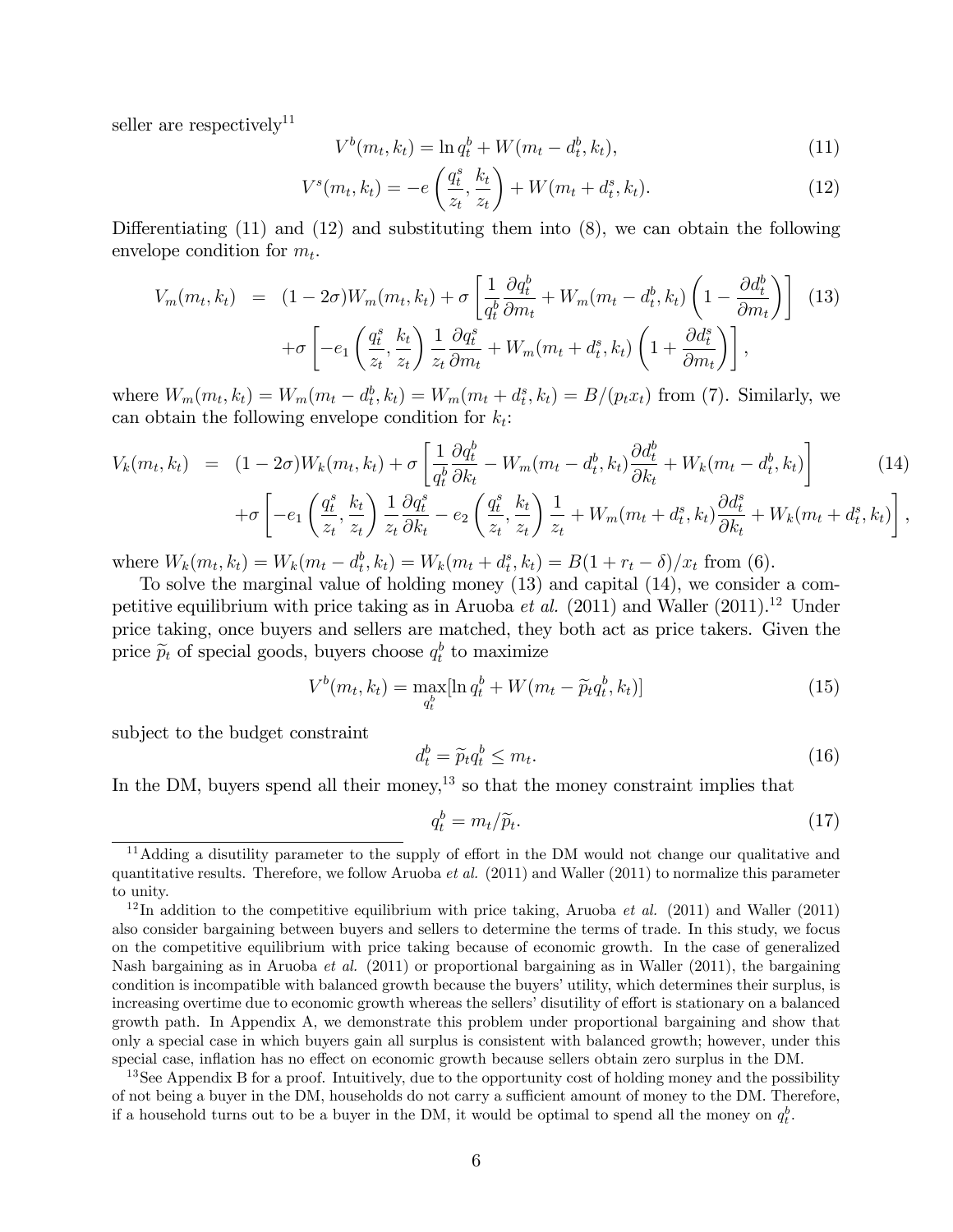As for sellers' maximization problem in the DM, it is given by

$$
V^s(m_t, k_t) = \max_{q_t^s} \left[ -e\left(\frac{q_t^s}{z_t}, \frac{k_t}{z_t}\right) + W(m_t + \widetilde{p}_t q_t^s, k_t) \right].
$$
 (18)

Sellers' optimal supplies of special goods can be obtained from the following condition.

$$
e_1\left(\frac{q_t^s}{z_t}, \frac{k_t}{z_t}\right) \frac{1}{z_t} = \widetilde{p}_t W_m(m_t + \widetilde{p}_t q_t^s, k_t) \Leftrightarrow \frac{1}{\eta} e\left(\frac{q_t^s}{z_t}, \frac{k_t}{z_t}\right) = B \frac{\widetilde{p}_t q_t^s}{p_t x_t},\tag{19}
$$

where the second equality of (19) makes use of (7) and (10).

Using (17) and (19), we can obtain  $\partial q_b^b / \partial m_t = 1/\tilde{p}_t$ ,  $\partial d_b^b / \partial m_t = 1$ , and  $\partial d_s^s / \partial k_t =$ <br> $\partial_s^s / \partial t$ , the solution of the training  $\partial_t^b / \partial t$ ,  $\partial_s^b / \partial t$ ,  $\partial_s^s / \partial t$ ,  $\partial_s^s / \partial t$  $\widetilde{p}_t\left(\partial q_t^s/\partial k_t\right)$ , whereas the other partial derivatives,  $\partial q_t^b/\partial k_t$ ,  $\partial d_t^b/\partial k_t$ ,  $\partial q_t^s/\partial m_t$  and  $\partial d_t^s/\partial m_t$ ,<br>in (12) and (14) are gave. Substitutive these see ditions  $\frac{1}{a}$ ,  $\frac{1}{a}$ ,  $\frac{1}{a}$ , and ( in (13) and (14) are zero. Substituting these conditions,  $q_t^b = q_t^s = q_t$  and (19) into (13) and (14), we can derive the following conditions.

$$
V_m(m_t, k_t) = \frac{B(1-\sigma)}{p_t x_t} + \frac{\sigma}{\widetilde{p}_t q_t},\tag{20}
$$

$$
V_k(m_t, k_t) = \frac{B\left(1 + r_t - \delta\right)}{x_t} - \frac{\sigma}{z_t} e_2\left(\frac{q_t}{z_t}, \frac{k_t}{z_t}\right). \tag{21}
$$

Intuitively,  $(20)$  states that the marginal benefit of holding money is the sum of the marginal utility from being able to consume special goods with probability  $\sigma$  (i.e., the household becomes a buyer in the DM) and the marginal utility from spending the money, which is also a valuable asset in the CM, on general goods with probability  $1 - \sigma$  (i.e., the household does not become a buyer in the DM). Equation  $(21)$  states that the marginal benefit of holding capital is the sum of the marginal utility from spending the capital return  $1 + r_t - \delta$ on general goods in the CM and the expected marginal utility from having to exert less effort (recall that  $e_2 < 0$ ) in producing special goods in the DM with probability  $\sigma$  (i.e., the household becomes a seller in the  $DM$ .<sup>14</sup>

### 2.2 Firms in the CM

General goods are produced by using capital  $k_t$  and production labor  $h_t$  with the following Cobb-Douglas production function.

$$
y_{x,t} = z_t^{1-\alpha} k_t^{\alpha} h_t^{\eta},\tag{22}
$$

where aggregate technology is  $z_t = \overline{k}_t$  as before. The producers act competitively by taking output and input prices as given. The conditional demand functions for capital and production labor are respectively

$$
r_t = \alpha z_t^{1-\alpha} k_t^{\alpha-1} h_t^{\eta},\tag{23}
$$

$$
w_t = \eta z_t^{1-\alpha} k_t^{\alpha} h_t^{\eta-1}.
$$
\n
$$
(24)
$$

<sup>&</sup>lt;sup>14</sup>Following Aruoba *et al.* (2011) and Waller (2011), we assume that the stock of capital does not depreciate within a period even upon usage in the DM. Capital depreciation only occurs at the end of a period after usage in the CM.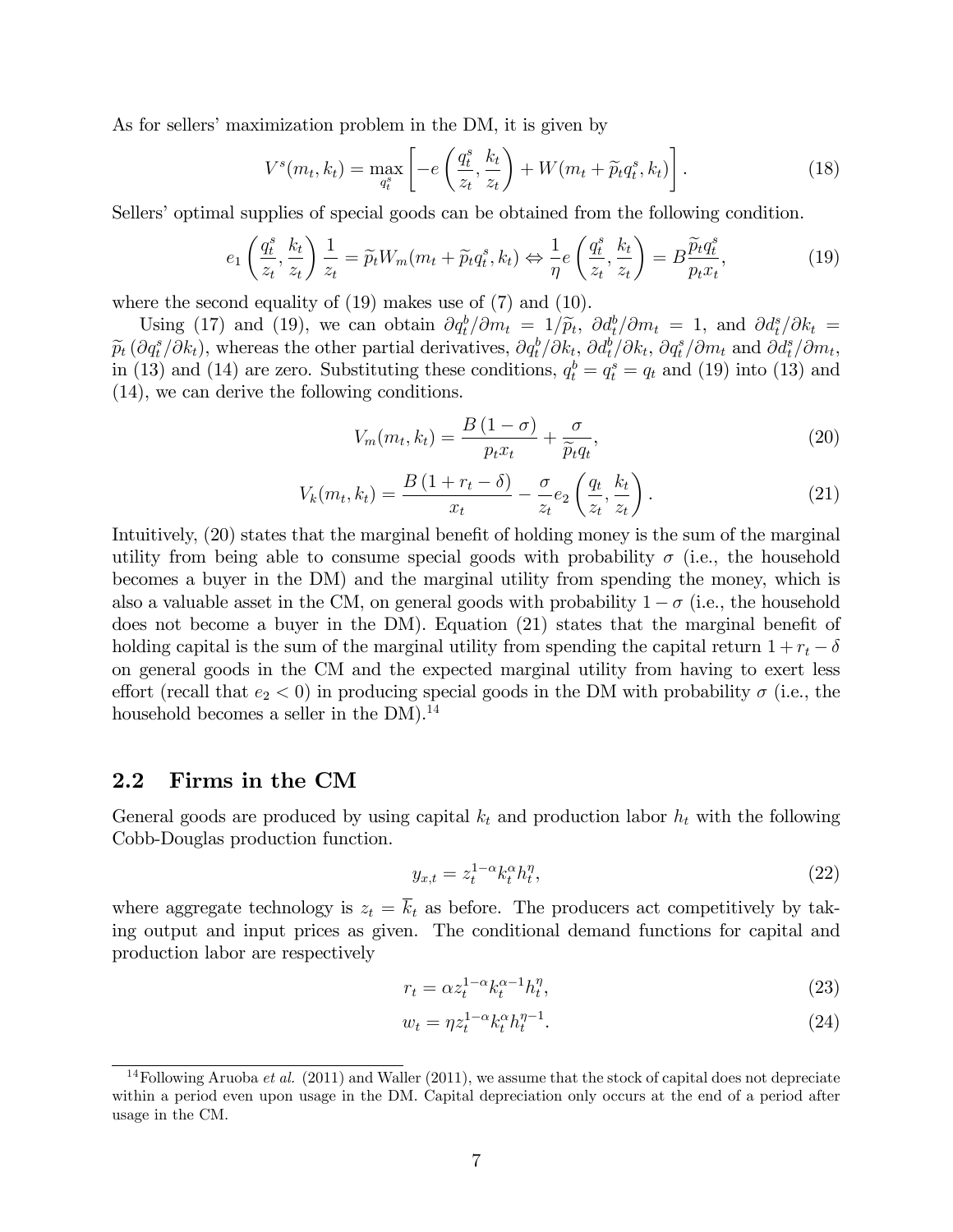### 2.3 Monetary authority

Let  $\mu_t = (m_{t+1} - m_t)/m_t$  denote the growth rate of money supply that is exogenously set by the monetary authority. Given the definition of real money balance  $m_t/p_t$  (denominated in units of general goods), its evolution can then be expressed as

$$
\frac{m_{t+1}}{p_{t+1}} = \left(\frac{1+\mu_t}{1+\pi_t}\right) \frac{m_t}{p_t},\tag{25}
$$

where  $\pi_t$  is the inflation rate that is endogenous and determines the cost of holding money. In each period, the monetary authority issues money to finance a lump-sum transfer that has a real value of  $\tau_t = (m_{t+1} - m_t)/p_t = \mu_t m_t/p_t$ .

### 2.4 Competitive equilibrium

The competitive equilibrium is a sequence of allocations  $\{h_t, x_t, y_{x,t}, q_t, d_t, m_{t+1}, k_{t+1}\}_{t=0}^{\infty}$ , a sequence of prices  $\{w_t, r_t, p_t, \widetilde{p}_t, \pi_t\}_{t=0}^{\infty}$  and a sequence of policies  $\{\mu_t, \tau_t\}_{t=0}^{\infty}$ . Also, in each period, the following conditions hold.

- In the CM, households choose  $\{h_t, x_t, m_{t+1}, k_{t+1}\}$  to maximize (1) subject to (2) taking  $\{w_t, r_t, p_t, \tau_t\}$  as given;
- In the DM, buyers and sellers choose  $\{q_t, d_t\}$  to maximize utility taking  $\{\tilde{p}_t\}$  as given;
- Competitive firms in the CM produce  $\{y_{x,t}\}\)$  to maximize profit taking  $\{w_t, r_t\}$  as given;
- The real value of aggregate consumption includes consumption in the CM and the DM such that  $c_t \equiv (p_t x_t + \sigma \widetilde{p}_t q_t)/p_t;$
- The real value of aggregate output includes output in the CM and the DM such that  $y_t \equiv (p_t y_{x,t} + \sigma \widetilde{p}_t q_t)/p_t;$
- $\bullet~$  The capital stock accumulates through investment from general goods such that  $k_{t+1} =$  $y_{x,t} - x_t + (1 - \delta)k_t;$
- The monetary authority balances its budget such that  $\tau_t = \mu_t m_t / p_t$ .

### 2.5 Balanced growth path

In this subsection, we consider the dynamic properties of the model. Given that the monetary authority sets a stationary growth rate of money supply (i.e.,  $\mu_t = \mu$  for all t), Proposition 1 shows that the economy jumps to a unique and locally stable balanced growth path. The proof is relegated to Appendix C. Given this balanced growth behavior of the model, we analyze the effects of monetary policy on the balanced growth path in the next section.

**Proposition 1** Given a stationary sequence of monetary policy (i.e.,  $\mu_t = \mu$  for all t), the economy jumps to a unique and stable balanced growth path.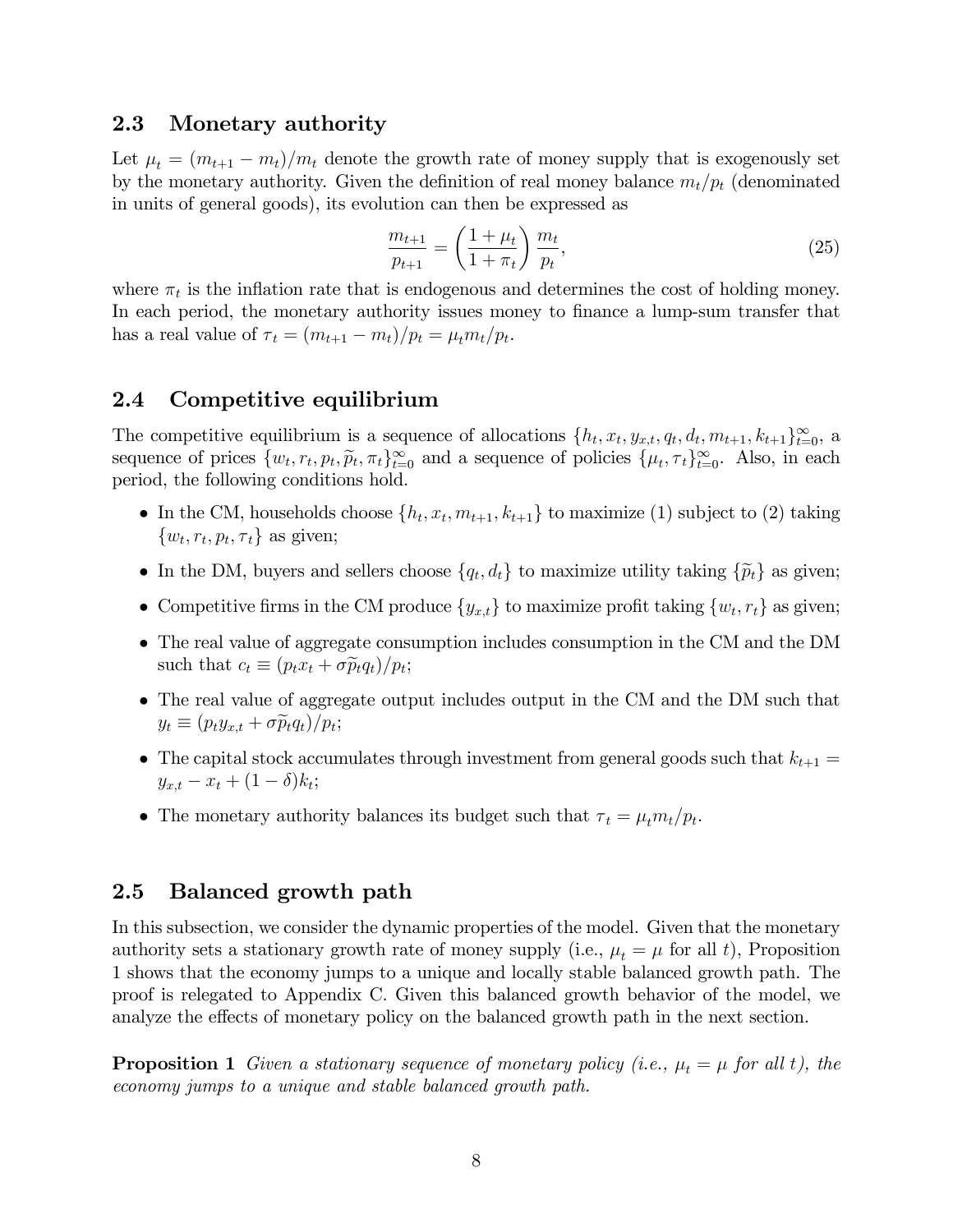### 3 Growth and welfare effects of monetary policy

In this section, we analyze the effects of monetary policy on the balanced growth path along which the supply of labor is stationary. Given the equilibrium condition  $k_t = k_t$ , variables, such as output, consumption, capital and real money balance, exhibit a common growth rate g. Using  $(4)$ ,  $(10)$  and  $(21)$ , we obtain

$$
g \equiv \frac{x_{t+1}}{x_t} - 1 = \beta \left( 1 + r - \delta + \frac{\sigma \alpha}{B \eta} f_c f_d^{1/\eta} \right) - 1,\tag{26}
$$

where  $r = \alpha h^{\eta}$  from (23). The variables  $f_c \equiv x/k$  and  $f_d \equiv q/k$  denote the consumptioncapital ratios in the CM and the DM respectively.

We first make use of  $(5)$ ,  $(10)$ ,  $(19)$ ,  $(20)$  and  $(25)$  to derive the steady-state consumptioncapital ratio in the DM. We obtain

$$
f_d = \left[\frac{\sigma\eta}{(1+\mu)/\beta - (1-\sigma)}\right]^\eta.
$$
\n(27)

 $f_d$  must be positive because  $\mu > \beta - 1 > \beta(1 - \sigma) - 1$ .<sup>15</sup> Equation (27) shows that the consumption-capital ratio in the DM is decreasing in the growth rate of money supply, and this result can be shown as follows.

$$
\frac{\partial f_d}{\partial \mu} = -\frac{\eta}{\beta} \frac{(\sigma \eta)^{\eta}}{[(1+\mu)/\beta - (1-\sigma)]^{1+\eta}} < 0. \tag{28}
$$

Intuitively, a higher money growth rate increases inflation, which in turn increases the cost of consumption in the DM, where money is needed for transactions.

As for the steady-state consumption-capital ratio in the CM, we make use of (23), (24), (26) and the capital-accumulation equation  $k_{t+1} = y_{x,t} - x_t + (1 - \delta)k_t$  to derive

$$
f_c = \frac{(1 - \alpha \beta)h^{\eta} + (1 - \beta)(1 - \delta)}{1 + \sigma \alpha \beta f_d^{1/\eta} / (B\eta)},
$$
\n(29)

where aggregate labor h is still an endogenous variable and can be determined with the following condition.

$$
Ah^{1-\eta}f_c = B\eta,\tag{30}
$$

which uses  $(3)$  and  $(24)$ . We use  $(30)$  to derive

$$
\frac{\partial f_c}{\partial \mu} = -\frac{B\eta(1-\eta)}{Ah^{2-\eta}} \frac{\partial h}{\partial \mu}.
$$
\n(31)

As for the derivative of h, we substitute  $(27)$  and  $(30)$  into  $(29)$  and then take the differentials of h with respect to  $\mu$  to obtain

$$
\frac{dh}{d\mu} = -\frac{\alpha (f_d^{1/\eta}/\eta)^2}{A(1-\alpha\beta) + (1-\eta)\left(B + \sigma\alpha\beta f_d^{1/\eta}/\eta\right)/h} < 0. \tag{32}
$$

<sup>&</sup>lt;sup>15</sup>It can be shown that as  $\mu \rightarrow \beta - 1$ , the nominal interest rate approaches the lower bound of zero. Here the nominal interest rate refers to the nominal rate of return on a conventional interest-bearing bond that pays interests in the CM (but not in the DM) of each period.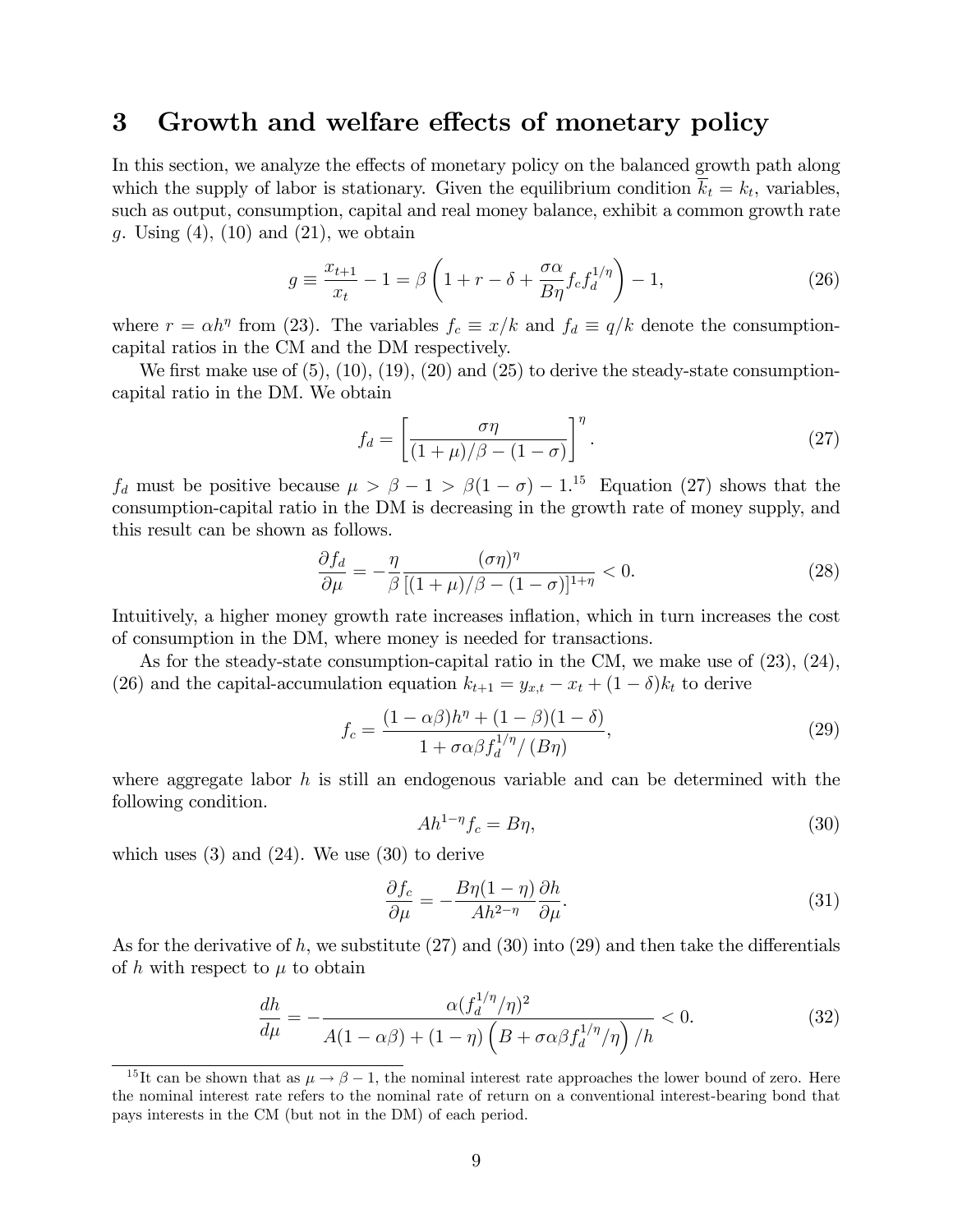Substituting (32) into (31) shows that  $\partial f_c/\partial \mu > 0$ . In summary, a higher money growth rate induces households to increase leisure and shift consumption from the DM to the CM.

Substituting (29) into (26), we obtain

$$
g = \alpha \beta h^{\eta} + \frac{(1 - \alpha \beta)h^{\eta} + (1 - \beta)(1 - \delta)}{1 + B\eta/(\sigma \alpha \beta f_d^{1/\eta})} + \beta(1 - \delta) - 1.
$$
 (33)

From (33), it is easy to see that the growth rate q is decreasing in  $\mu$  because  $\partial h/\partial \mu < 0$ and  $\partial f_d/\partial \mu < 0$ . Intuitively, inflation affects consumption in the DM, which in turn affects capital accumulation via two channels. The first channel is the consumption-capital ratio  $f_d$  in the DM. Intuitively, a higher inflation increases the cost of holding money, thereby reducing the real money balance held by households and the value of goods traded in the DM. As a result, capital demand is depressed reducing the growth rate.

The second channel is endogenous labor supply, which is standard in traditional monetary growth models. Intuitively, a decrease in labor supply reduces the marginal product of capital thereby reducing capital accumulation and economic growth. To separate the consumption and labor-supply effects, we consider the limiting case  $\eta \to 0$ .

$$
\lim_{\eta \to 0} g = \alpha \beta + \frac{1 - \alpha \beta + (1 - \beta)(1 - \delta)}{1 + B[(1 + \mu)/\beta - (1 - \sigma)]/(\sigma^2 \alpha \beta)} + \beta(1 - \delta) - 1,\tag{34}
$$

where we have used  $f_d^{1/\eta}$  $\frac{d^{(1/\eta)}}{d}$  / $\eta = \frac{\sigma}{[(1+\mu)/\beta - (1-\sigma)]}$  from (27). Therefore, even when the search-and-matching monetary growth model approaches the case with inelastic labor supply, inflation continues to have a detrimental effect on economic growth via the consumptioncapital ratio in the DM. This result stands in stark contrast to the canonical endogenous growth model with a CIA constraint on consumption, in which inflation has no effect on economic growth under inelastic labor supply.<sup>16</sup>

**Proposition 2** A higher money growth rate  $\mu$  reduces economic growth through the consumptioncapital ratio  $f_d$  in the DM.

Before we proceed to analyze the welfare effects of inflation, it would be helpful to briefly present the equilibrium allocations under a special case of complete capital depreciation (i.e.,  $\delta = 1$ ). In this case, the DM consumption-capital ratio  $f_d$  in (27) remains unchanged; however, aggregate labor  $h$  in (30) nicely simplifies to

$$
h = \frac{\eta}{A(1 - \alpha\beta)} \left( B + \frac{\alpha\beta^2 \sigma^2}{1 + \mu - \beta + \sigma\beta} \right),\tag{30a}
$$

which is increasing in  $\sigma$  because  $1 + \mu - \beta > 0$ . Given (30a), we can simply express the CM consumption-capital ratio as  $f_c = B\eta/(Ah^{1-\eta})$ , which is decreasing in  $\sigma$ . Finally, the growth rate q in  $(33)$  simplifies to

$$
g = \alpha \beta \left[ 1 + \frac{(1 - \alpha \beta)\sigma^2 \beta}{\alpha \sigma^2 \beta^2 + B(1 + \mu - \beta + \sigma \beta)} \right] h^{\eta} - 1,
$$
 (33a)

<sup>&</sup>lt;sup>16</sup>In the previous version of this study, we provide an example of this model; see Chu *et al.* (2012).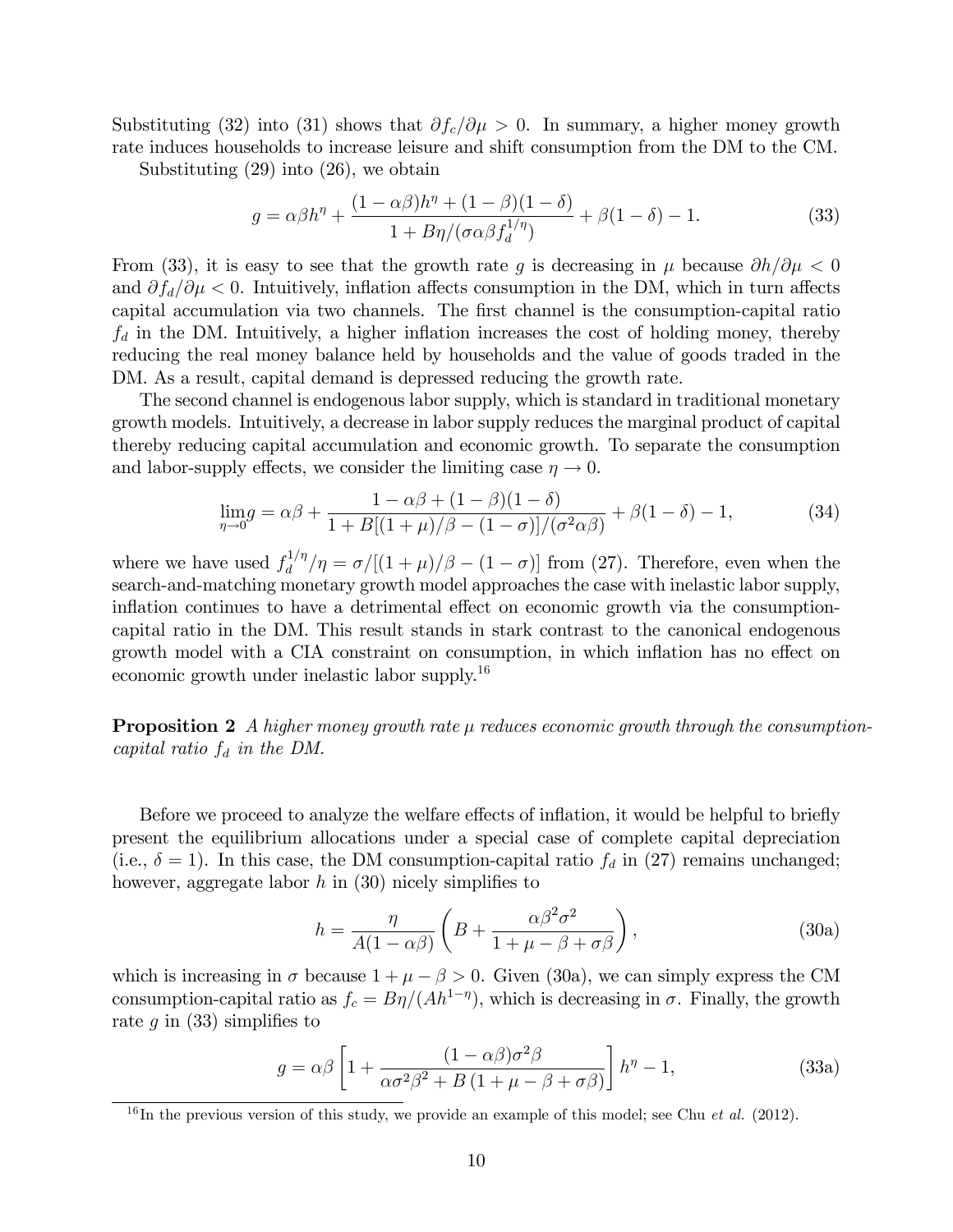which is increasing in  $\sigma$ . Intuitively, as the matching probability  $\sigma$  increases, households have more incentives to accumulate capital, which in turn increases the equilibrium growth rate.

Next, we examine the welfare effects of monetary policy under the general case of incomplete capital depreciation (i.e.,  $\delta \in (0, 1)$ ). In this two-sector search model, households engage in two types of economic activities in the DM and the CM every period. On the balanced growth path, the lifetime utility  $U$  of households that includes the utility from the CM and the expected utility from the DM can be expressed as

$$
(1 - \beta)U = \underbrace{\sigma \ln q_0 - \sigma \left(\frac{q_0}{k_0}\right)^{1/\eta}}_{DM} + \underbrace{B \ln x_0 - Ah}_{CM} + \underbrace{\frac{\beta(B + \sigma)}{1 - \beta} \ln(1 + g)}_{growth}.
$$
 (35)

Substituting  $q_0 = f_d k_0$  and  $x_0 = f_c k_0$  into (35) and then normalizing initial  $k_0$  to unity, (35) simplifies to

$$
(1 - \beta)U = \sigma \ln f_d - \sigma f_d^{1/\eta} + B \ln f_c - Ah + \frac{\beta (B + \sigma)}{1 - \beta} \ln(1 + g). \tag{36}
$$

Differentiating (36) with respect to  $\mu$  yields

$$
(1 - \beta)\frac{\partial U}{\partial \mu} = \frac{\sigma}{f_d} \left( 1 - \frac{f_d^{1/\eta}}{\eta} \right) \frac{\partial f_d}{\partial \mu} + \frac{B}{f_c} \frac{\partial f_c}{\partial \mu} - A \frac{\partial h}{\partial \mu} + \frac{\beta (B + \sigma)}{(1 - \beta)(1 + g)} \frac{\partial g}{\partial \mu},\tag{37}
$$

where  $f_d^{1/\eta}$  $\frac{d^{1/\eta}}{d}$  / $\eta$  < 1 from (27) because  $\mu > \beta - 1$ . A higher money growth rate (a) decreases the consumption-capital ratio  $f_d$  in the DM, (b) increases the consumption-capital ratio  $f_c$ in the CM, (c) decreases labor supply h in the CM, and (d) decreases economic growth g. Effects (a) and (d) hurt welfare, whereas effects (b) and (c) improve welfare. Although it appears that the overall effect of money growth on welfare is ambiguous, we show below that higher money growth is in fact detrimental to social welfare.

Comparing the equilibrium allocations and the first-best allocations, we find that (a)  $f_d < f_d^*$ , (b)  $f_c > f_c^*$ , (c)  $h < h^*$ , and (d)  $g < g^*$ , where the variables with superscript  $^*$ denote first-best allocations.<sup>17</sup> In other words, there is too little consumption in the DM due to the cost of holding money. In the CM, there is too much consumption and too little labor supply due to capital externality. Finally, the equilibrium growth rate is also suboptimally low. Therefore, increasing the money growth rate that forces the equilibrium allocations to deviate further from the Örst-best allocations is detrimental to welfare. In other words, decreasing the money growth rate improves welfare, and the Friedman rule (given by  $\mu \rightarrow \beta - 1$ ) is optimal in this model. However, although the Friedman rule is optimal, it does not achieve the first-best allocations due to the presence of capital externality.<sup>18</sup>

 $17$  In Appendix D, we derive the first-best allocations of the search model and prove these inequalities.

<sup>&</sup>lt;sup>18</sup>It is useful to note that the Friedman rule is not always optimal under price taking in the search model. For example, Rocheteau and Wright (2005) show that the Friedman rule is not optimal when there exist search externalities.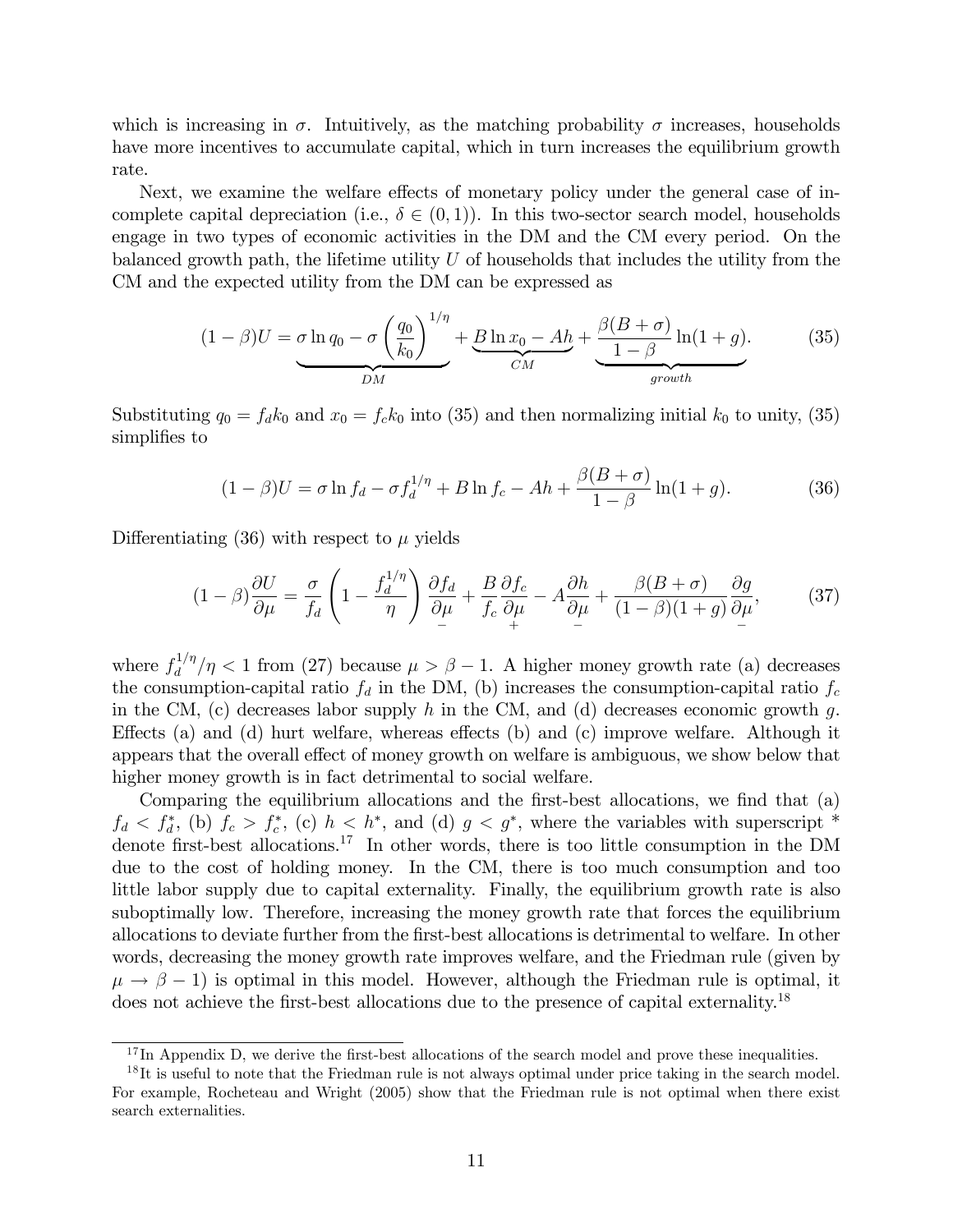**Proposition 3** A higher money growth rate  $\mu$  reduces social welfare, and the Friedman rule is optimal but does not achieve the Örst-best allocations due to capital externality.

### 4 Quantitative analysis

In this section, we calibrate the model in order to perform a numerical investigation on the effects of inflation on social welfare. We consider two policy objectives (a) price stability (or equivalently, zero ináation) and (b) the Friedman rule. Both of these policy objectives are commonly analyzed in the literature; see for example, Dotsey and Ireland (1996), Lucas (2000), Lagos and Wright (2005) and Aruoba et al. (2011). Furthermore, we compare the welfare effects of inflation from the endogenous growth model to those from an exogenous growth model. To consider exogenous growth, we follow Waller (2011) to assume an exogenous technological progress; in other words,  $z_t$  in (9) increases according to an exogenous growth rate  $g_z \equiv \dot{z}_t/z_t$ .<sup>19</sup>

### 4.1 Empirical estimation

To facilitate the subsequent calibration, we first provide an empirical estimation of the effects of inflation on economic growth. Early studies by Kormendi and Meguire (1985), De Gregorio (1993) and Fischer (1993) provide empirical evidence to show that ináation has a direct negative effect on long-run economic growth as well as an indirect negative effect via the reduction of capital investment. Here we use recent cross-country panel data<sup>20</sup> to estimate the following regressions:

$$
g_{it} = \gamma_1 I_{it} + \gamma_2 \pi_{it-1} + \Gamma X_{it} + \varepsilon_{it},
$$

$$
I_{it} = \omega_1 \pi_{it-1} + \Omega X_{it} + \epsilon_{it},
$$

where  $g_{it}$  denotes the growth rate of real GDP in country i at time t,  $I_{it}$  denotes capital investment as a percentage of GDP, and  $\pi_{it-1}$  denotes the inflation rate of consumer price index.<sup>21</sup>  $X_{it}$  is a vector of the following control variables: (a) a constant, (b) country fixed effects,  $(c)$  year fixed effects,  $(d)$  export as a percentage of GDP, and  $(e)$  government spending as a percentage of GDP. We consider data of 172 countries from 1981 to 2011. The total effects of inflation on economic growth is  $\partial g_{it}/\partial \pi_{it-1} = \gamma_2 + \gamma_1 \omega_1$ , where  $\gamma_2$  captures the direct effect of  $\pi_{it-1}$  on  $g_{it}$ , and  $\gamma_1 \omega_1$  captures the indirect effect of  $\pi_{it-1}$  on  $g_{it}$  via  $I_{it}$ . Upon obtaining an estimate of  $\partial g_{it}/\partial \pi_{it-1}$ , we will then include this empirical moment in our calibration in the next subsection. Table 1 presents the summary statistics of the data. Table 2 reports the regression results. The estimate of  $\gamma_2$  is -0.0130 with a t-statistics of -3.101, whereas the estimate of  $\gamma_1 \omega_1$  is -0.0043 with a *t*-statistics of -5.002.<sup>22</sup>

 $19$  In an unpublished appendix (see Appendix E), we provide the derivations of equilibrium allocations under exogenous growth.

 $^{20}$  Data source: The World Bank DataBank.

 $21$ We lag inflation by one period in order to reduce the problem of reverse casuality.

 $^{22}$ This *t*-statistics is computed using the delta method.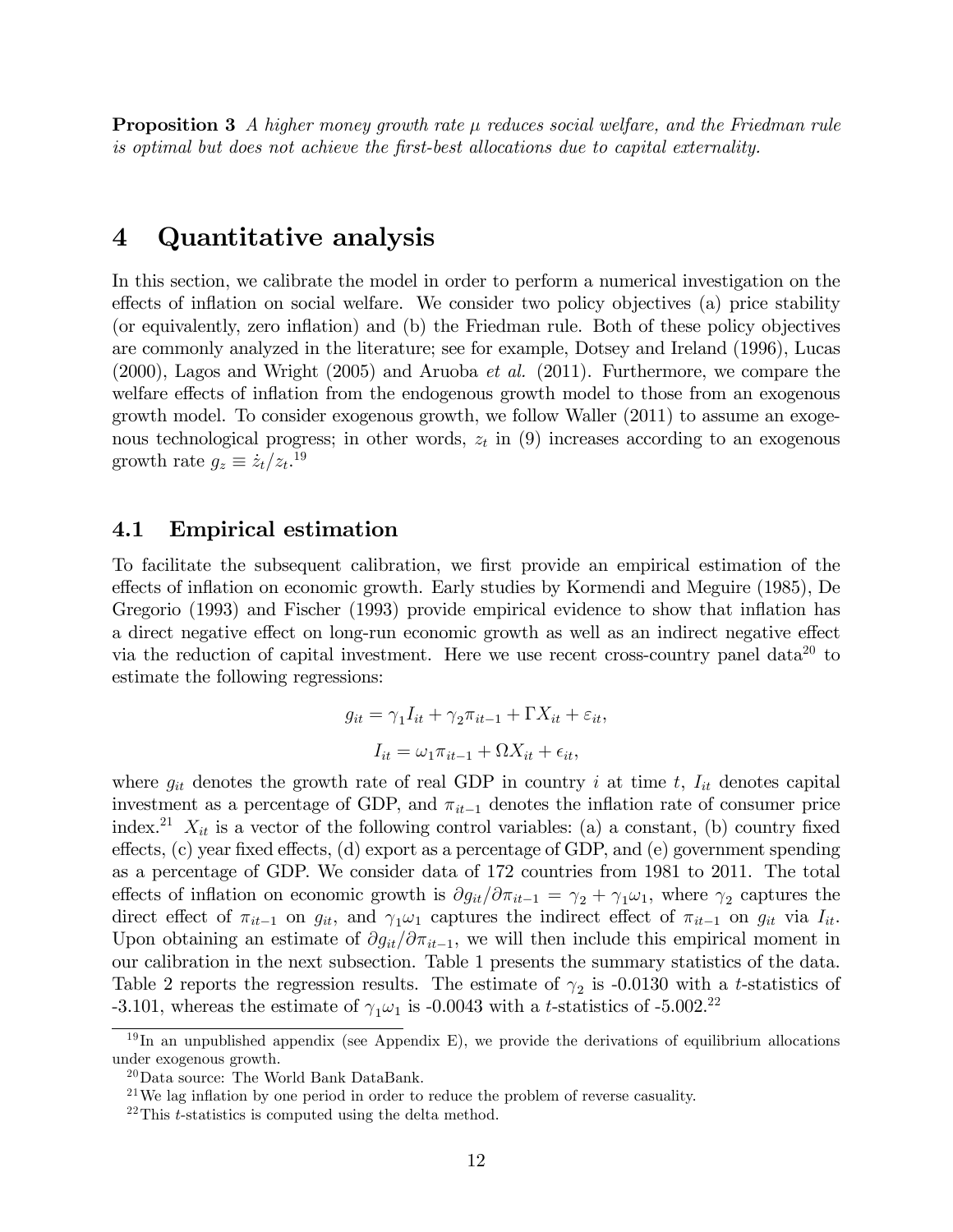| Lable 1: Descriptive statistics |        |                       |  |  |
|---------------------------------|--------|-----------------------|--|--|
|                                 | Mean   | Standard<br>Deviation |  |  |
| Real GDP Growth $(\%)$          | 2.343  | 4.521                 |  |  |
| Lagged Inflation $(\%)$         | 11.486 | 19.904                |  |  |
| Investment/GDP $(\%)$           | 23.214 | 8.110                 |  |  |
| Govt Expenditure/GDP $(\%)$     | 15.783 | 6.003                 |  |  |
| Export/GDP $(\%)$               | 39.366 | 27.002                |  |  |
| Observations                    | 3550   |                       |  |  |

Table 1: Descriptive statistics

Table 2: Cross-country panel regression results<sup>†</sup>

|                                    | Real GDP Growth | Investment/GDP |
|------------------------------------|-----------------|----------------|
| Investment/GDP $(\%)$              | $0.1304***$     |                |
|                                    | (0.0126)        |                |
| Lagged Inflation $(\%)$            | $-0.0130***$    | $-0.0326***$   |
|                                    | (0.0042)        | (0.0057)       |
| Govt Expenditure/GDP $(\%)$        | $-0.1180***$    | 0.0081         |
|                                    | (0.0217)        | (0.0297)       |
| $\mathrm{Export}/\mathrm{GDP}$ (%) | $0.0419***$     | $-0.0223**$    |
|                                    | (0.0077)        | (0.0105)       |
| Constant                           | $-1.3684*$      | 27.7857***     |
|                                    | (0.7312)        | (0.8786)       |
| Country Fixed Effects              | Yes             | Yes            |
| Year Fixed Effects                 | Yes             | Yes            |
| Overall $R^2$                      | 0.1487          | 0.0130         |
| Observations                       | 3550            | 3550           |

<sup> $\dagger$ </sup>Standard errors in parentheses.  $*,$  \*\* and \*\*\*, respectively, denote significance at the  $10\%$ ,  $5\%$  and  $1\%$  levels.

### 4.2 Calibration

We begin by characterizing a benchmark economy, in which each structural parameter is either set to a conventional value or matched to an empirical moment computed using longrun data from 1959 to 2011 in the US economy. In the endogenous growth model, the discount factor  $\beta$  is set to 0.952 to match an annual discount rate  $\rho$  of 5%.<sup>23</sup> The capital-share parameter  $\alpha$  is set to 0.3, which implies a labor share  $\eta = 1 - \alpha$  of 0.7. We consider an initial money growth rate of  $7.3\%$ , so that the annual inflation rate of consumer price index is  $4.0\%$ when the economy grows at an annual growth rate of 3.2%. As for the capital depreciation rate, we calibrate  $\delta$  by matching the investment-capital ratio of 0.07. The leisure parameter

<sup>&</sup>lt;sup>23</sup>We consider a relatively high discount rate in order to be conservative. If we consider a lower discount rate, the difference in the welfare cost of inflation between the endogenous-growth and exogenous-growth models would be even more dramatic because decreasing the discount rate magnifies the positive effect of a higher growth rate on social welfare.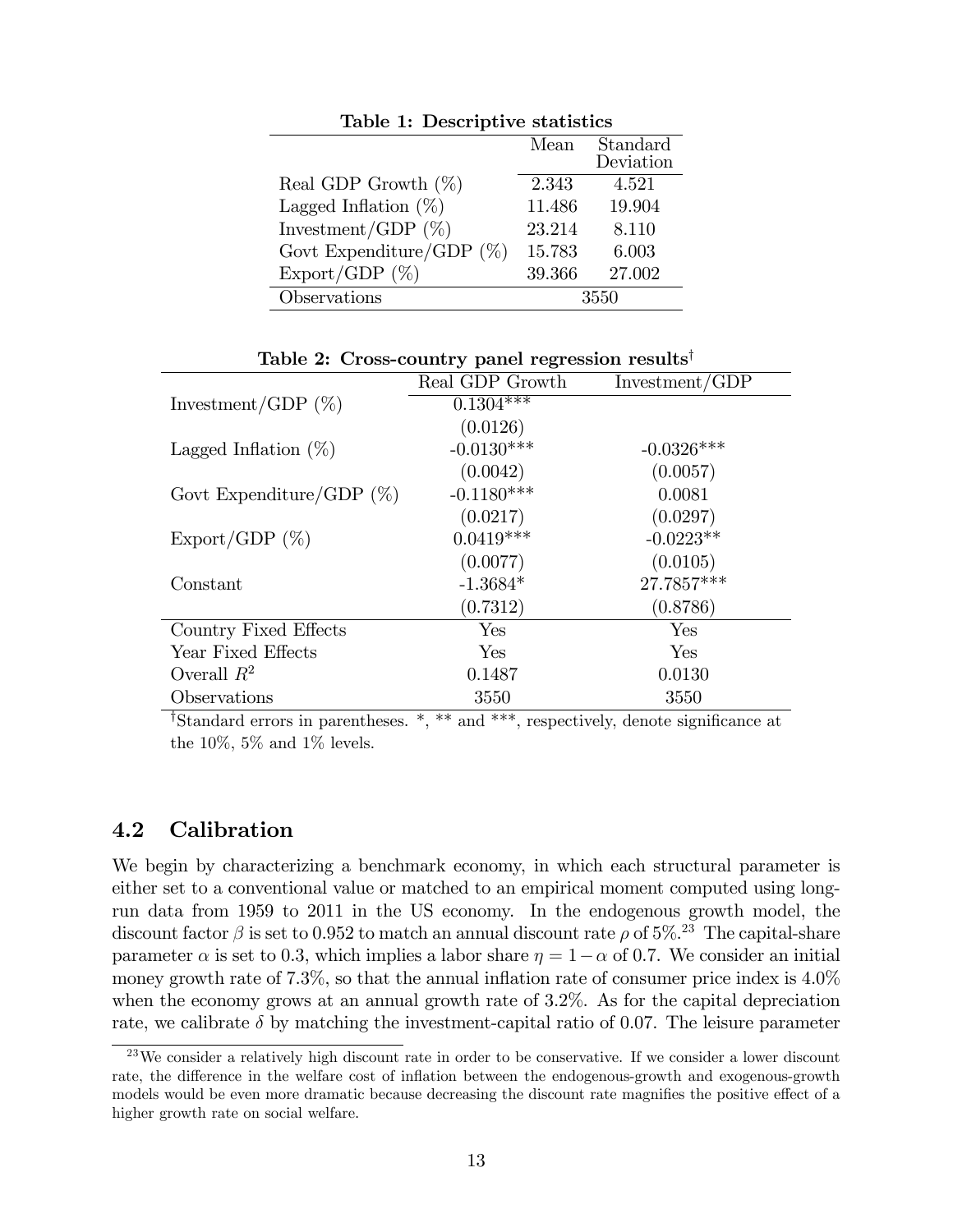A is set to 5.042, so that the long-run growth rate is 3.2%. The consumption parameter B is set to 1.588 to match the money-consumption ratio of 0.257 in the US using M1 as the measure of money as is standard in the literature. As for the matching probability  $\sigma$ , we calibrate it by matching  $\partial g/\partial \pi = \gamma_2 + \gamma_1 \omega_1 = -0.0173$  from our regression estimates. The calibrated value of  $\sigma = 0.091$  is within the range of values considered in the literature; for example, Aruoba *et al.* (2011) consider a value of  $\sigma = 0.10$ . Given this calibrated value of  $\sigma$ , the interest elasticity of money demand is  $\xi = -0.566$ , which is also with in the range of values considered in the literature; for example, Berentsen *et al.* (2011) consider  $\xi = -0.556$ .

As for the exogenous growth model, we consider a similar set of parameter values. In this case, the exogenous growth model is also able to match the same set of empirical moments. Table 3a summarizes the parameter values. As for equilibrium values of the key variables, we report them in Table 3b. The consumption-capital ratio of 0.335 and the capital-output ratio of 2.467 from the calibration are in line with empirical moments in the US economy.

| Table 3a: Benchmark parameter values <sup>24</sup> |                |            |          |          |                          |       |                |        |       |
|----------------------------------------------------|----------------|------------|----------|----------|--------------------------|-------|----------------|--------|-------|
| Parameter                                          | $\alpha$       | $\eta$     |          | $\mu$    | $\sigma$                 |       | А              | B      | Λ     |
| Targets                                            |                | $1-\alpha$ | $\Omega$ | $\pi$    | $\partial g/\partial\pi$ |       | $\mathfrak{g}$ | m/(pc) | I/k   |
| Target values                                      | 0.300          | 0.700      | 0.050    | 0.040    | $-0.0173$                |       | 0.032          | 0.257  | 0.070 |
| Endogenous growth                                  | 0.300          | 0.700      | 0.952    | 0.073    | 0.091                    |       | 5.042          | 1.588  | 0.038 |
| Exogenous growth                                   | 0.300          | 0.700      | 0.952    | 0.073    | 0.092                    |       | 5.064          | 1.595  | 0.038 |
| Table 3b: Benchmark values of variables            |                |            |          |          |                          |       |                |        |       |
| Variable                                           | $\mathfrak{g}$ | $\pi$      | $\hbar$  |          | $f_d\,$                  | $f_c$ | I/k            | c/k    | k/y   |
| Endogenous growth                                  | 0.032          | 0.040      | 0.268    | $-0.566$ | 0.423                    | 0.328 | 0.070          | 0.335  | 2.467 |
| Exogenous growth                                   | 0.032          | 0.040      | 0.268    | $-0.566$ | 0.424                    | 0.327 | 0.070          | 0.335  | 2.467 |

### 4.3 Numerical results

Given the above parameter values, we consider the following policy experiments. First, we lower  $\mu$  from 0.073 to a value that achieves zero inflation. This value is 0.033 in the endogenous growth model and 0.032 in the exogenous growth model. In this case, the inflation rate decreases from  $4.0\%$  to  $0\%$  in both models. As for the Friedman rule, we lower  $\mu$  from 0.073 to -0.048, so that the nominal interest rate decreases and approaches zero. In Table 4, we report the results, which are expressed in percent changes of the variables, except for g and U. The changes in g are expressed in percentage point, and the changes in U are expressed in the usual equivalent variations in consumption.

<sup>&</sup>lt;sup>24</sup>Because the growth rate of technology  $g_z$  is a parameter under exogenous growth, we choose a value of A such that the calibrated value of  $h$  is the same as in the endogenous growth model. As for the matching probability, we choose a value of  $\sigma$  such that the calibrated value of  $\xi$  is also the same as in the endogenous growth model.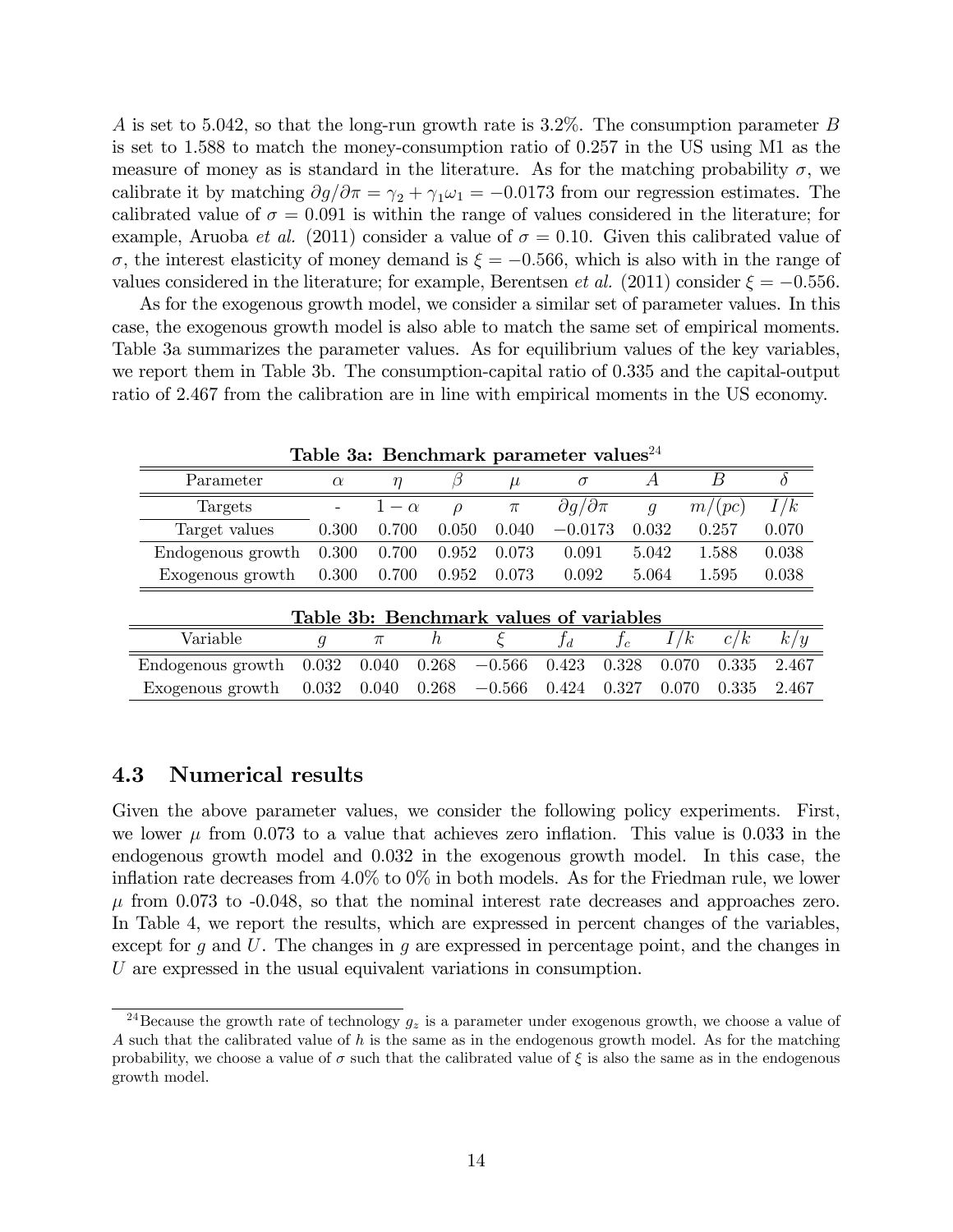|                   | $\Delta f_d$ | $\Delta f_c$ | $\Delta h$ | $\Delta q$      | ΑIJ    |
|-------------------|--------------|--------------|------------|-----------------|--------|
|                   | %            | %`           | $\%$       | $\mathcal{C}_0$ | $\%$ , |
| Zero inflation    |              |              |            |                 |        |
| Endogenous growth | 16.438       | $-0.055$     | 0.183      | 0.069           | 1.589  |
| Exogenous growth  | 16.068       | $-0.580$     | 0.103      |                 | 0.572  |
| The Friedman rule |              |              |            |                 |        |
| Endogenous growth | 84 149       | $-0.313$     | 1.050      | 0.394           | 7.884  |
| Exogenous growth  | 78.705       | $-3.159$     | 0.575      |                 | 1.790  |

Table 4: Growth and welfare effects of a lower  $\mu$ 

In Table 4, we see that reducing the money growth rate has the following effects. First, it raises the supply of labor h in both models; however, the labor-supply effect is much larger in the endogenous growth model than in the exogenous growth model. Second, it also raises the consumption-capital ratio  $f_d$  in both models. The larger labor supply h and the higher consumption-capital ratio  $f_d$  serve to increase economic growth in the endogenous growth model, but they do not increase economic growth in the exogenous growth model.

Comparing  $\Delta f_d$  and  $\Delta h$  under zero inflation and the Friedman rule, we see that the increases in both  $f_d$  and h are disproportionately larger under Friedman rule than under zero inflation. From (27) and (30a), we see that both  $f_d$  and h are decreasing and convex functions in  $\mu$ , and this property has the following implications on the growth and welfare effects of inflation. We find that the convexity carries over to the growth rate  $q$ , which is also a decreasing and convex function in  $\mu$ . In Figure 1, we plot welfare changes against the money growth rate and see that the convexity in  $g$  in the endogenous growth model is also reflected in welfare  $U$  because the growth effect is numerically the most important component of the welfare effect in the endogenous growth model.



Figure 1: The welfare effects of inflation under benchmark parameter values

Given that the welfare effect of inflation is approximately linear in the exogenous growth model, the difference in the welfare costs of inflation across the two models is increasing in the size of the change in the money growth rate. In the case of zero inflation, we find that the welfare gain of 1.589% in the endogenous growth model is almost three times as large as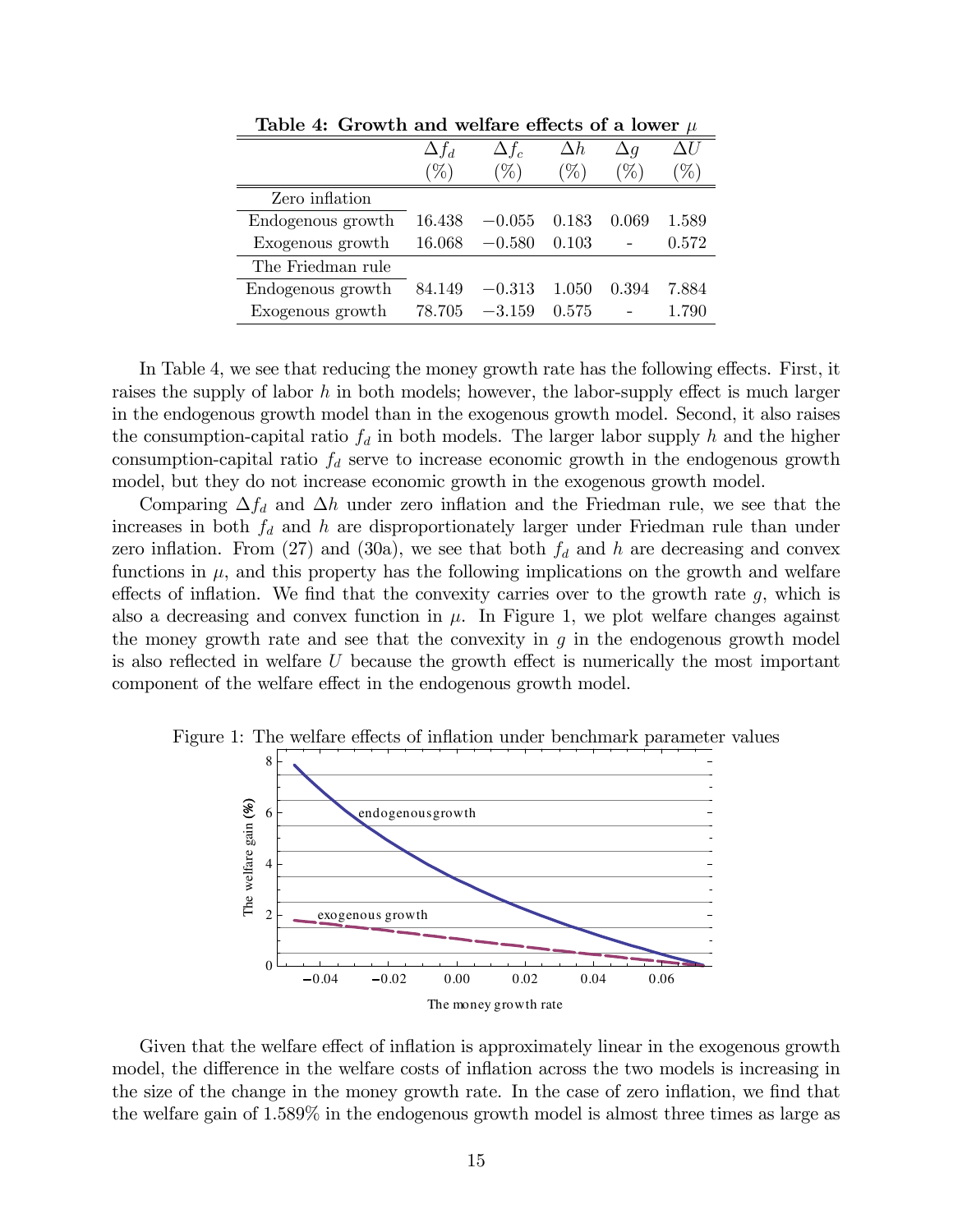the welfare gain of  $0.572\%$  in the exogenous growth model.<sup>25</sup> In the case of Friedman rule. the welfare gain of 7.884% in the endogenous growth model is over four times as large as the welfare gain of 1.790% in the exogenous growth model. The reasons why the endogenous growth model features a much larger welfare effect of inflation than the exogenous growth model are as follows. First, the equilibrium growth rate increases as the money growth rate decreases, whereas the balanced growth rate is constant in the exogenous growth model.<sup>26</sup> Second, Table 4 shows that as a result of a higher money growth rate, the consumptioncapital ratio  $f_c$  in the CM falls by much more in the exogenous growth model than in the endogenous growth model. Finally, Table 4 also shows that labor supply  $h$  increases by much less under exogenous growth than under endogenous growth.

Given that the matching probability  $\sigma$  is the key parameter in determining the magnitude of the welfare effects of inflation, we perform a robustness check by varying the value of  $\sigma$ while holding other parameter values constant. We report the results for  $\sigma \in \{0.05, 0.2\}$  in Figures 2 and 3, in which we see a similar pattern as before. In fact, considering a wide range of values of  $\sigma \in (0, 0.5)$ , we find that the endogenous growth model features larger welfare effects of inflation than the exogenous growth model in all cases. Furthermore, we find that the welfare effect of inflation is more sensitive to the value of  $\sigma$  under endogenous growth than under exogenous growth.



### 5 Conclusion

In this study, we have analyzed the growth and welfare effects of inflation in a search-andmatching monetary endogenous growth model. We find that modelling economic growth as an endogenous process amplifies the welfare effect of inflation. Furthermore, the channel through which inflation affects economic growth in the search-and-matching model is different

 $25$ We focus on steady-state welfare in the exogenous growth model. Taking into account transition dynamics in the exogenous growth model would make its welfare effects even smaller.

 $^{26}$ In the exogenous growth model, it is the balanced growth level of capital that is affected by the money growth rate, but this level effect is not as strong as the growth effect under endogenous growth.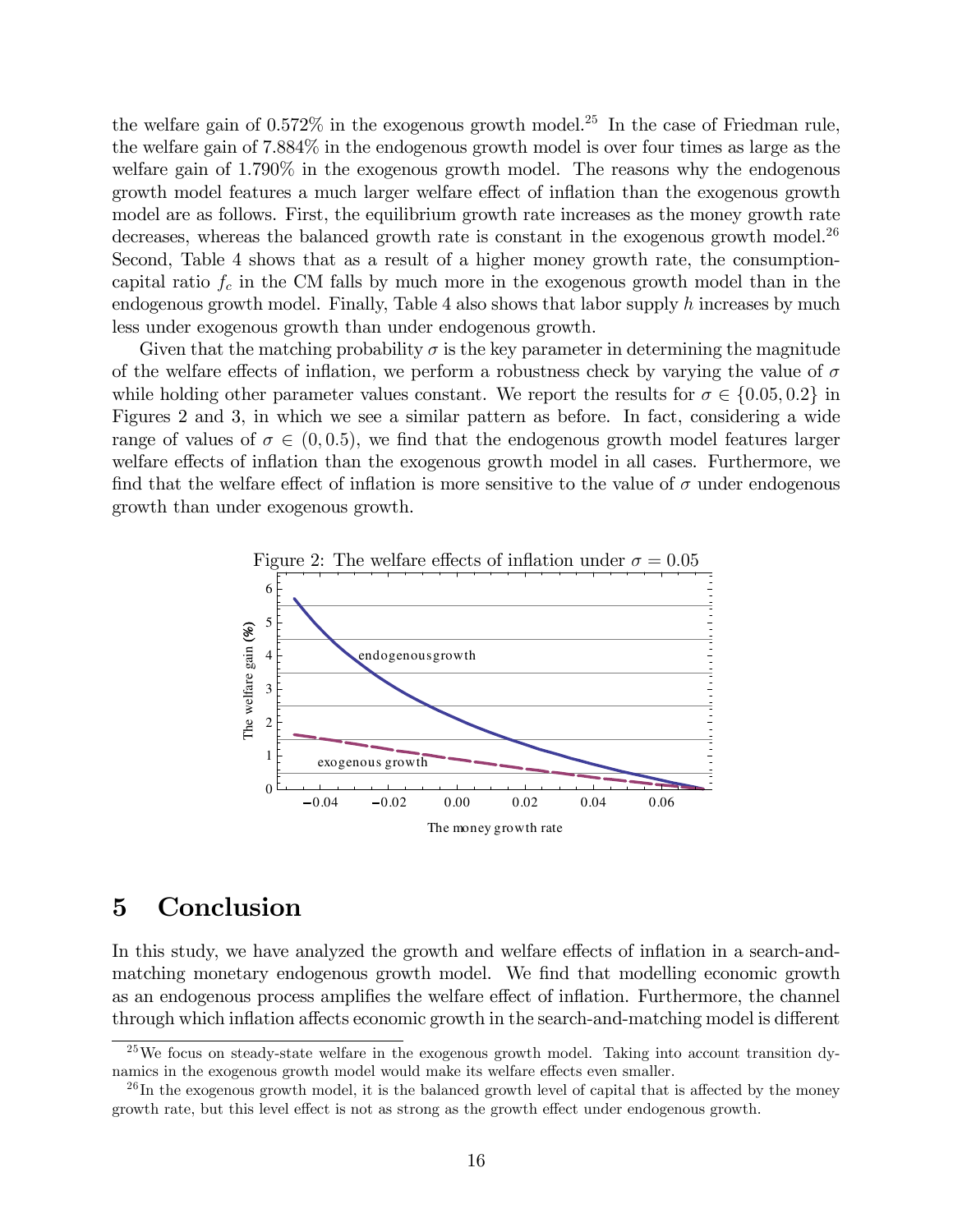

from the traditional CIA model. Therefore, given the relative tractability of recent vintages of the search-and-matching model, it could be a fruitful direction for future research to further revisit the interesting implications of monetary policy on economic growth and social welfare in variants of the search model. For example, it would be interesting to consider the welfare effects of inflation under different pricing mechanisms in a search-and-matching monetary endogenous growth model.<sup>27</sup> Finally, we acknowledge that by having a degenerate distribution of money held by households, our numerical results on the welfare effects of inflation could be biased upwards; $^{28}$  therefore, it would also be interesting to take into account the distributional effect of inflation in future studies.

## References

- [1] Aruoba, S., Waller, C., and Wright, R., 2011. Money and capital. Journal of Monetary Economics, 58, 98-116.
- [2] Bencivenga, V., and Camera, G., 2011. Banking in a matching model of money and capital. Journal of Money, Credit and Banking, 43, 449-476.
- [3] Berentsen, A., Menzio, G., and Wright, R., 2011. Inflation and unemployment in the long run. American Economic Review, 101, 371-398.
- [4] Chiu, J., Meh, C., and Wright, R., 2011. Innovation and growth with Önancial, and other, frictions. NBER Working Papers No. 17512.
- [5] Chiu, J., and Molico, M., 2010. Liquidity, redistribution, and the welfare cost of inflation. Journal of Monetary Economics, 57, 428-438.

 $27$ See Craig and Rocheteau (2008) for an interesting analysis of the welfare effects of inflation under different pricing mechanims in a search model without endogenous growth.

 $^{28}$ Chiu and Molico (2010) show that moderate inflation can potentially improve social welfare by relaxing the liquidity constraint of some households.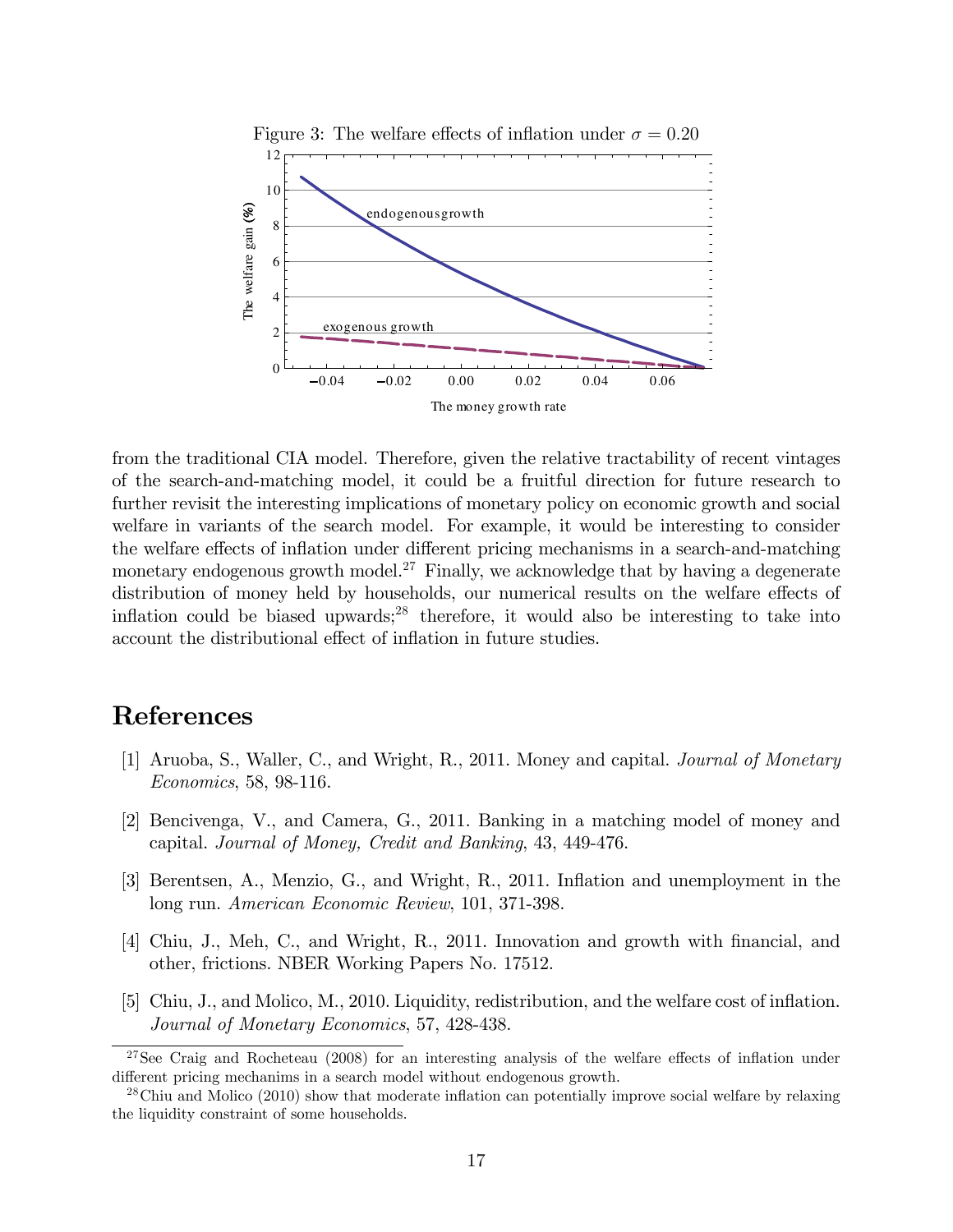- [6] Chu, A., and Cozzi, G., 2013. R&D and economic growth in a cash-in-advance economy. International Economic Review, forthcoming.
- [7] Chu, A., and Lai, C.-C., 2013. Money and the welfare cost of ináation in an R&D growth model. Journal of Money, Credit and Banking, 45, 233-249.
- [8] Chu, A., Lai, C.-C., and Liao, C.-H., 2012. Search and endogenous growth: When Romer meets Lagos and Wright. MPRA Working Papers No. 36691.
- [9] Corbae, D., Temzelides, T., and Wright, R., 2002. Matching and money. American Economic Review, 92, 67-71.
- [10] Craig, B., and Rocheteau, G., 2008. Ináation and welfare: A search approach. Journal of Money, Credit and Banking, 40, 89-119.
- [11] De Gregorio, J., 1993. Ináation, taxation, and long-run growth. Journal of Monetary Economics, 31, 271-298.
- [12] Dotsey, M., and Ireland, P., 1996. The welfare cost of ináation in general equilibrium. Journal of Monetary Economics, 37, 29-47.
- [13] Fischer, S., 1993. The role of macroeconomic factors in growth. Journal of Monetary Economics, 32, 485-512.
- [14] Gomme, P., 1993. Money and growth revisited: Measuring the costs of ináation in an endogenous growth model. Journal of Monetary Economics, 32, 51-77.
- [15] Itaya, J., and Mino, K., 2003. Ináation, transaction costs and indeterminacy in monetary economies with endogenous growth. Economica, 70, 451-470.
- [16] Itaya, J., and Mino, K., 2007. Technology, preference structure, and the growth effect of money supply. Macroeconomic Dynamics, 11, 589-612.
- [17] Kormendi, R., and Meguire, P., 1985. Macroeconomic determinants of growth: Crosscountry evidence. Journal of Monetary Economics, 16, 141-163.
- [18] Lagos, R., and Rocheteau, G., 2008. Money and capital as competing media of exchange. Journal of Economic Theory, 142, 247-258.
- [19] Lagos, R., and Wright, R., 2005. A unified framework for monetary theory and policy analysis. Journal of Political Economy, 113, 463-484.
- [20] Lai, C., and Chin, C., 2010. (In)determinacy, increasing returns, and the optimality of the Friedman rule in an endogenously growing open economy. Economic Theory, 44, 69-100.
- [21] Lucas, R., 2000. Ináation and welfare. Econometrica, 68, 247-274.
- [22] Marquis, M., and Reffett, K., 1994. New technology spillovers into the payment system. Economic Journal, 104, 1123-1138.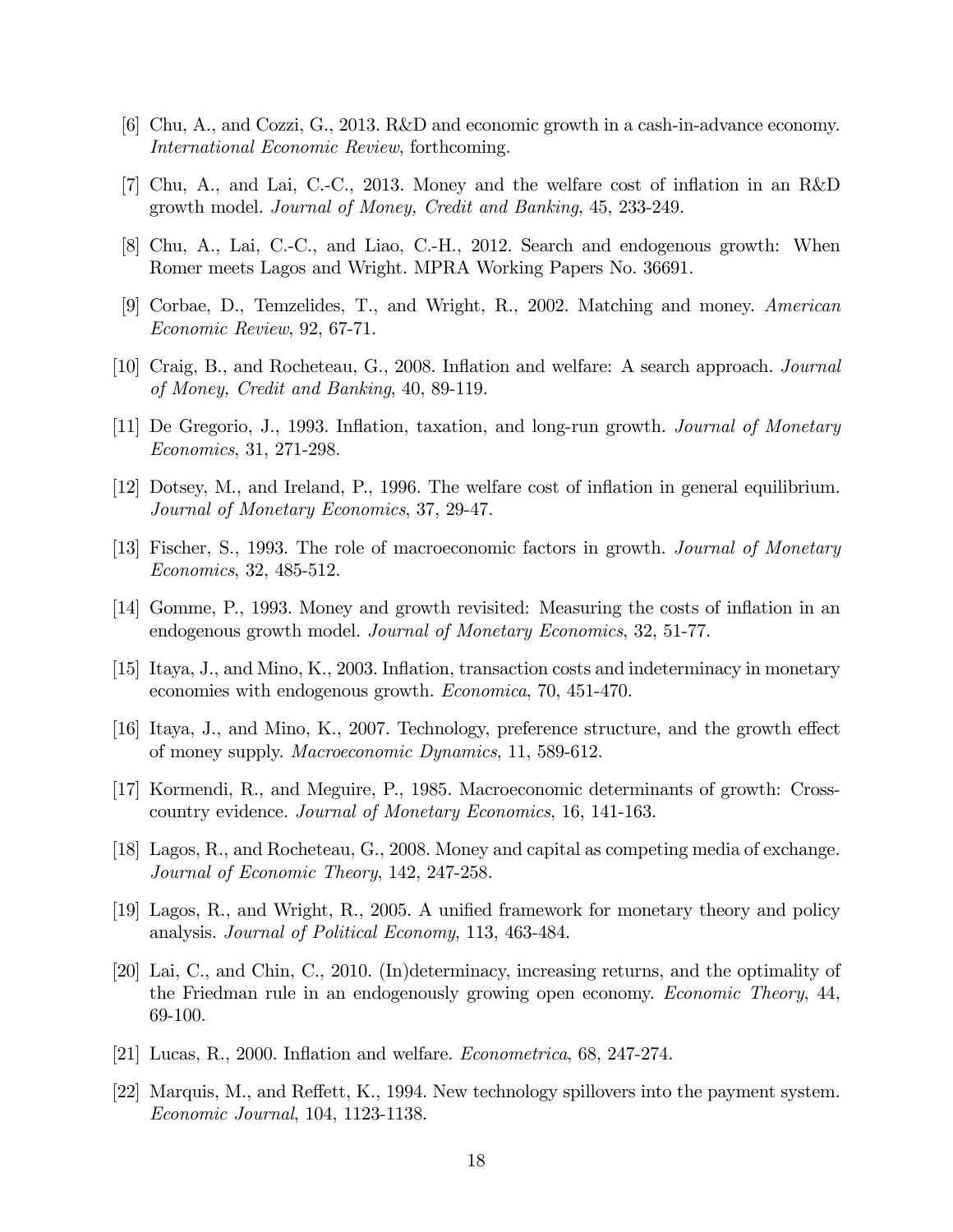- [23] Menner, M., 2006. A search-theoretic monetary business cycle with capital formation. Contributions to Macroeconomics, 6, Article 11.
- $[24]$  Mino, K., 1997. Long-run effects of monetary expansion in a two-sector model of endogenous growth. Journal of Macroeconomics, 19, 635-655.
- [25] Rocheteau, G., and Wright, R., 2005. Money in search equilibrium, in competitive equilibrium, and in competitive search equilibrium. *Econometrica*, 73, 175-202.
- [26] Romer, P., 1986. Increasing returns and long-run growth. Journal of Political Economy, 94, 1002-1037.
- [27] Shi, S., 1999. Search, inflation and capital accumulation. *Journal of Monetary Eco*nomics, 44, 81-104.
- [28] Waller, C., 2011. Random matching and money in the neoclassical growth model: Some analytical results. Macroeconomic Dynamics, 15, 293-312.
- [29] Wang, P., and Yip, C., 1992. Alternative approaches to money and growth. Journal of Money, Credit and Banking, 24, 553-62.
- [30] Williamson, S., and Wright, R., 2010. New monetarist economics: Models. In: B. Friedman and M. Woodford (ed.). *Handbook of Monetary Economics*, 3, 25-96. Elsevier.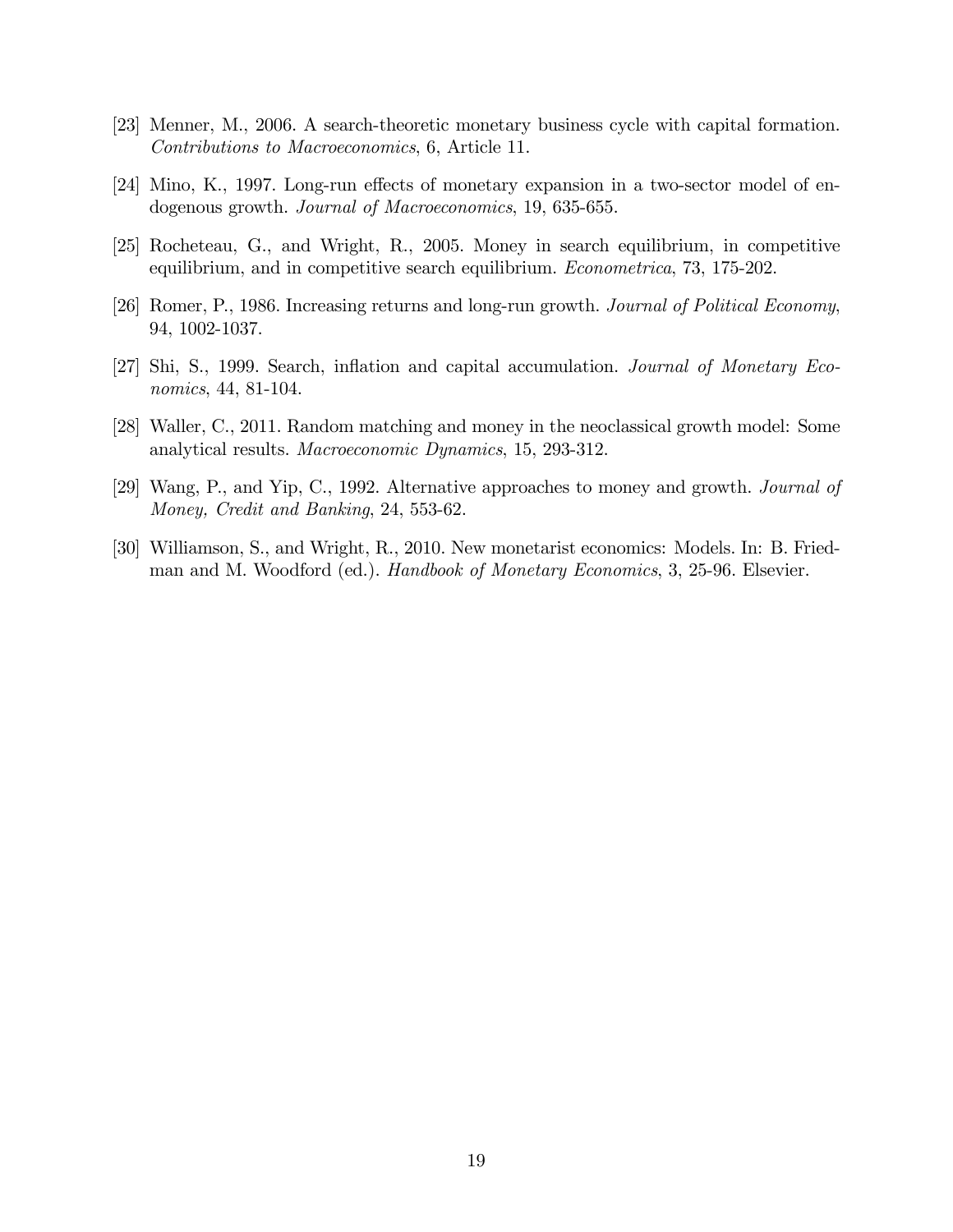#### Appendix A: Bargaining in the search model

In this appendix, we show that proportional bargaining is incompatible with balanced growth unless we focus on a special case in which buyers obtain all surplus.<sup>29</sup> If a buyer with state  $(m_t^b, k_t^b)$  is matched with a seller with state  $(m_t^s, k_t^s)$ , then a proportional bargaining problem, in which the buyer's gains from trade are a fixed share  $\theta$  of the trade surplus can be expressed as

$$
Max_{qt} \underbrace{\ln q_t + W(m_t^b - d_t, k_t^b)}_{buyers' payoff} - \underbrace{W(m_t^b, k_t^b)}_{buyers' thread point} = \theta \left[ \ln q_t - e \left( \frac{q_t}{z_t}, \frac{k_t^s}{z_t} \right) \right],
$$
 (A1)

subject to the budget constraint  $d_t \leq m_t^b$ . Using (7) and substituting  $d_t = m_t^b$  into (A1), the bargaining condition for special goods is

$$
(1 - \theta) \ln q_t = \frac{Am_t^b}{p_t w_t} - \theta e \left(\frac{q_t}{z_t}, \frac{k_t^s}{z_t}\right). \tag{A2}
$$

In (A2),  $q_t$  is increasing overtime due to economic growth whereas  $m_t^b/(p_t w_t)$ ,  $q_t/z_t$  and  $k_t^s/z_t$  are stationary on a balanced growth path. As a result, the bargaining condition is incompatible with balanced growth unless the buyer obtains all surplus (i.e.,  $\theta = 1$ ); however, under this special case, inflation has no effect on economic growth because sellers obtain zero surplus in the DM.

### Appendix B: Consumption in the DM

In this appendix, we show that it is optimal for the buyers to spend all their money to consume special goods in the DM. Differentiating (15) with respect to  $q_t^b$  yields

$$
\frac{\partial V^b(m_t, k_t)}{\partial q_t^b} = \frac{1}{q_t^b} - \widetilde{p}_t W_m(m_t - \widetilde{p}_t q_t^b, k_t) = \frac{1}{q_t^b} - \frac{B\widetilde{p}_t}{p_t x_t},\tag{B1}
$$

where the second equality follows from (7). The second-order condition shows that  $V^b(.)$  is globally concave in  $q_t^b$  and reaches a maximum at  $q_t^b = p_t x_t / (B\widetilde{p}_t)$ . In what follows, we show that  $q_t^b = m_t/\widetilde{p}_t < p_t x_t/(B\widetilde{p}_t)$  implying that the money constraint must be binding because  $q_t^b < p_t x_t / (B\tilde{p}_t) \Leftrightarrow \partial V^b(.) / \partial q_t^b > 0$ . Setting  $q_t^b = q_t^s = q_t$  and  $z_t = \overline{k}_t = k_t$  in (10) and (19), we have

$$
B\frac{\widetilde{p}_t q_t}{p_t x_t} = \frac{1}{\eta} \left(\frac{q_t}{z_t}\right)^{1/\eta},\tag{B2}
$$

where  $q_t/z_t = f_d$ . From (27), we know that  $f_d^{1/\eta}$  $\frac{d^{(1/\eta)}}{d}$  / $\eta$  < 1 because  $\mu > \beta - 1$ . Therefore,  $\widetilde{p}_t q_t = m_t < p_t x_t / B.$ 

 $^{29}$ The same result can be shown for the case of generalized Nash bargaining.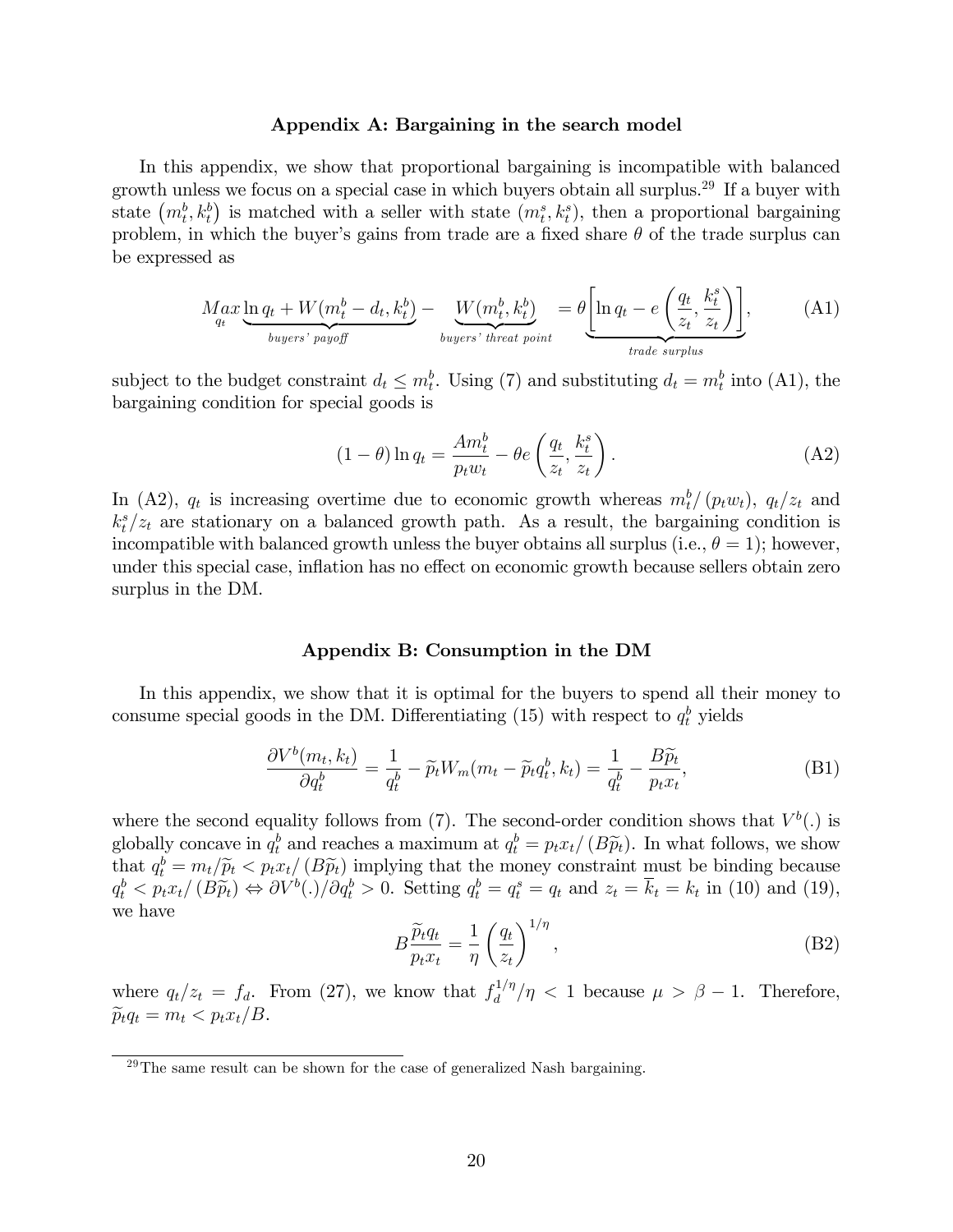### Appendix C: Dynamic properties of the search model

In this appendix, we show that the economy in the search model always jumps to a unique and locally stable balanced growth path given a stationary sequence of monetary policy (i.e.,  $\mu_t = \mu$  for all t). Combining (17) and (19) and using (10), we can obtain

$$
B\frac{m_t}{p_t x_t} = \frac{1}{\eta} \left(\frac{q_t}{k_t}\right)^{1/\eta}.
$$
 (C1)

Here we define  $f_{d,t} \equiv q_t/k_t$  as the ratio between consumption and capital in the DM and make use of  $(5)$ ,  $(17)$ ,  $(20)$ ,  $(25)$  and  $(C1)$  to derive

$$
(1+\mu)\left(\frac{f_{d,t}}{f_{d,t+1}}\right)^{1/\eta} = \beta \left[1+\sigma+\frac{\sigma\eta}{f_{d,t+1}^{1/\eta}}\right].
$$
 (C2)

Combining  $(3)$ ,  $(5)$ ,  $(21)$ ,  $(23)$  and  $(24)$  and using  $(10)$  to yield

 $\sqrt{ }$ 

$$
\frac{k_{t+1}}{k_t} \left(\frac{h_{t+1}}{h_t}\right)^{\eta-1} = \beta \left[1 + \alpha h_{t+1}^{\eta} - \delta + \left(\frac{\alpha \sigma}{A}\right) h_{t+1}^{\eta-1} f_{d,t+1}^{1/\eta}\right].
$$
 (C3)

In addition, the capital-accumulation equation is  $k_{t+1}/k_t = y_{x,t}/k_t - x_t/k_t + 1 - \delta = h_t^{\eta}$  $B\eta h_t^{\eta-1}/A + 1 - \delta$ . Applying this equation to (C3) yields

$$
\left(h_t^{\eta} - \frac{B\eta h_t^{\eta-1}}{A} + 1 - \delta\right) \left(\frac{h_{t+1}}{h_t}\right)^{\eta-1} = \beta \left[1 + \alpha h_{t+1}^{\eta} - \delta + \left(\frac{\alpha \sigma}{A}\right) h_{t+1}^{\eta-1} f_{d,t+1}^{1/\eta}\right].
$$
 (C4)

Log-linearizing (C2) and (C4) around the steady-state equilibrium yields the following deterministic system:

$$
\begin{bmatrix}\n\log\left(h_{t+1}/h\right) \\
\log\left(f_{d,t+1}/f_d\right)\n\end{bmatrix} = \underbrace{\begin{bmatrix} a_{11} & a_{12} \\ a_{21} & a_{22} \end{bmatrix}}_{Jacobian matrix} \begin{bmatrix} \log\left(h_t/h\right) \\ \log\left(f_{d,t}/f_d\right) \end{bmatrix},\n\tag{C5}
$$

where

$$
a_{11} = \frac{\eta h^{\eta} + \beta (1 - \eta) (1 - \delta + \alpha h^{\eta}) + (1 - \eta) \left( B\eta + \alpha \beta \sigma h^{\eta - 1} f_d^{1/\eta} \right) h^{\eta - 1}/A}{(\alpha \beta \eta) h^{\eta} + \beta (1 - \eta) (1 - \delta + \alpha h^{\eta})} > 1,
$$
  

$$
a_{12} = -\frac{(\alpha \beta \sigma) h^{\eta - 1} f_d^{1/\eta} / A\eta}{(\alpha \beta \eta) h^{\eta} + \beta (1 - \eta) (1 - \delta + \alpha h^{\eta})} \left[ \frac{1 + \mu}{\beta (1 - \sigma)} \right] < 0,
$$

$$
a_{21} = 0,
$$

$$
a_{22} = \frac{1 + \mu}{\beta (1 - \sigma)} > 1,
$$

where we have used  $\mu > \beta (1 - \sigma) - 1$ . Let  $\zeta_1$  and  $\zeta_2$  be the two characteristic roots of the dynamic system. The trace and determinant of Jacobian are given by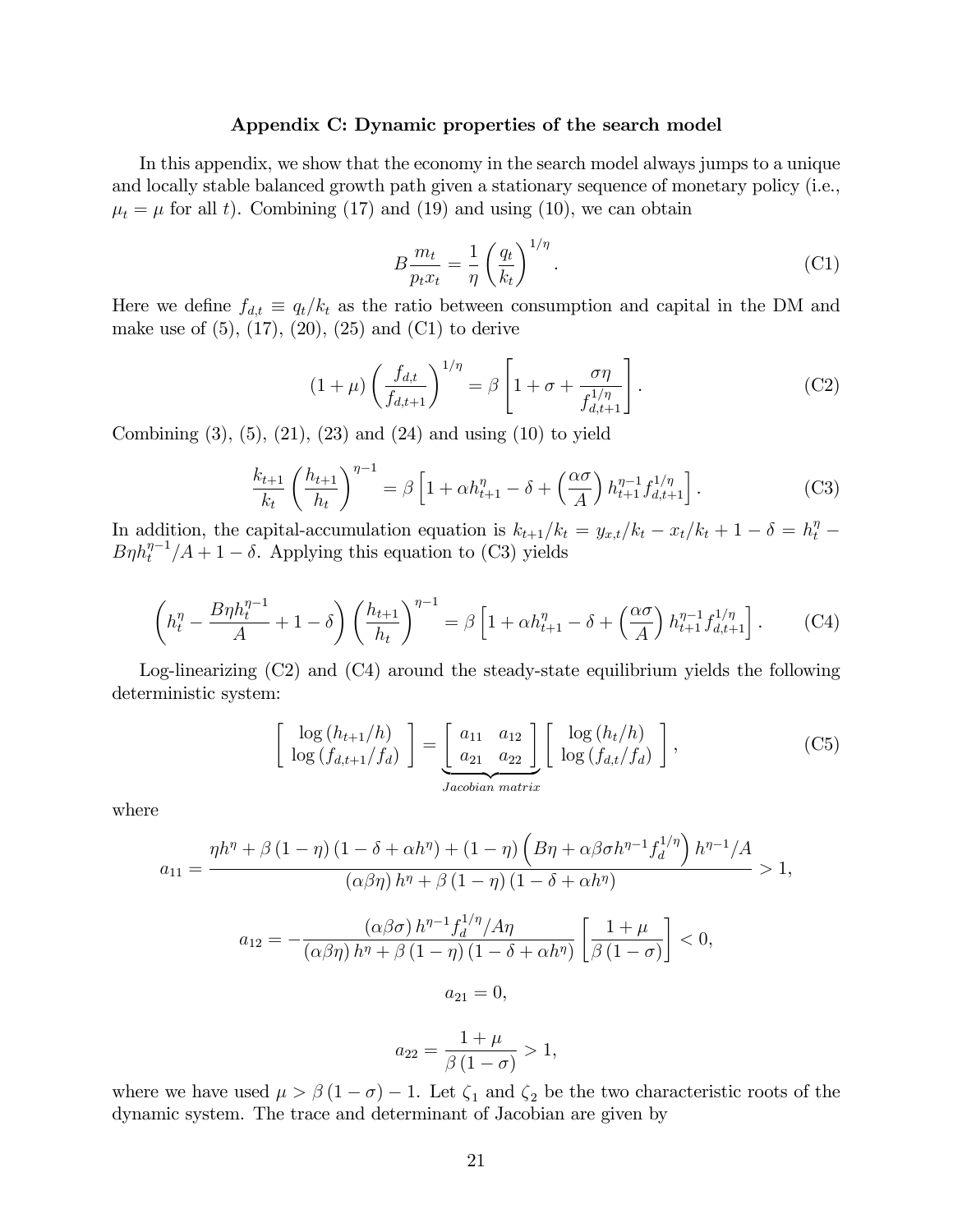$$
Tr = \zeta_1 + \zeta_2 = a_{11} + a_{22} > 0,
$$
\n(C6)

$$
Det = \zeta_1 \zeta_2 = a_{11} a_{22} > 0. \tag{C7}
$$

As indicated in (C6) and (C7), the dynamic system exists two unstable characteristic roots  $(\zeta_1 = a_{11} > 1$  and  $\zeta_2 = a_{22} > 1)$ . Given h and  $f_d$  are jump variables, two unstable characteristic roots imply that the economy jumps to a unique and locally stable balanced growth path.

#### Appendix D: First-best allocations of the search model

In this appendix, we derive the first-best allocations of the search model and compare them with the equilibrium allocations. The planner chooses all quantities directly, taking all relevant information into account. Here money is not essential. The planner's problem is

$$
J(k_t) = \max_{q_t, x_t, h_t, k_{t+1}} \left\{ \sigma \ln q_t - \sigma \left( \frac{q_t}{k_t} \right)^{1/\eta} + B \ln x_t - Ah_t + \beta J(k_{t+1}) \right\},\tag{D1}
$$

subject to the capital-accumulation equation

$$
k_{t+1} = k_t h_t^{\eta} - x_t + (1 - \delta) k_t.
$$
 (D2)

From standard dynamic optimization, the optimality conditions for  $q_t$  and  $h_t$  are respectively

$$
\frac{q_t}{k_t} = \eta^{\eta},\tag{D3}
$$

$$
Ah_t^{1-\eta} \left( \frac{x_t}{k_t} \right) = B\eta. \tag{D4}
$$

The intertemporal optimality condition for capital accumulation is

$$
\frac{B}{x_t} = \beta J_k(k_{t+1}),\tag{D5}
$$

and the envelope condition is

$$
J_k(k_t) = \frac{\sigma}{\eta k_t} \left(\frac{q_t}{k_t}\right)^{1/\eta} + \frac{B}{x_t} (1 - \delta + h_t^{\eta}).
$$
 (D6)

Combining (D5) and (D6), we can derive the first-best balanced growth rate  $g^*$  given by

$$
g^* \equiv \frac{x_{t+1}}{x_t} - 1 = \beta \left[ 1 + (h^*)^{\eta} - \delta + \frac{\sigma}{B\eta} f_c^* \left( f_d^* \right)^{1/\eta} \right] - 1, \tag{D7}
$$

where  $f_c^* \equiv (x/k)^*$  and  $f_d^* \equiv (q/k)^*$  denote the first-best consumption-capital ratios for general goods and special goods respectively. From (D3), we can obtain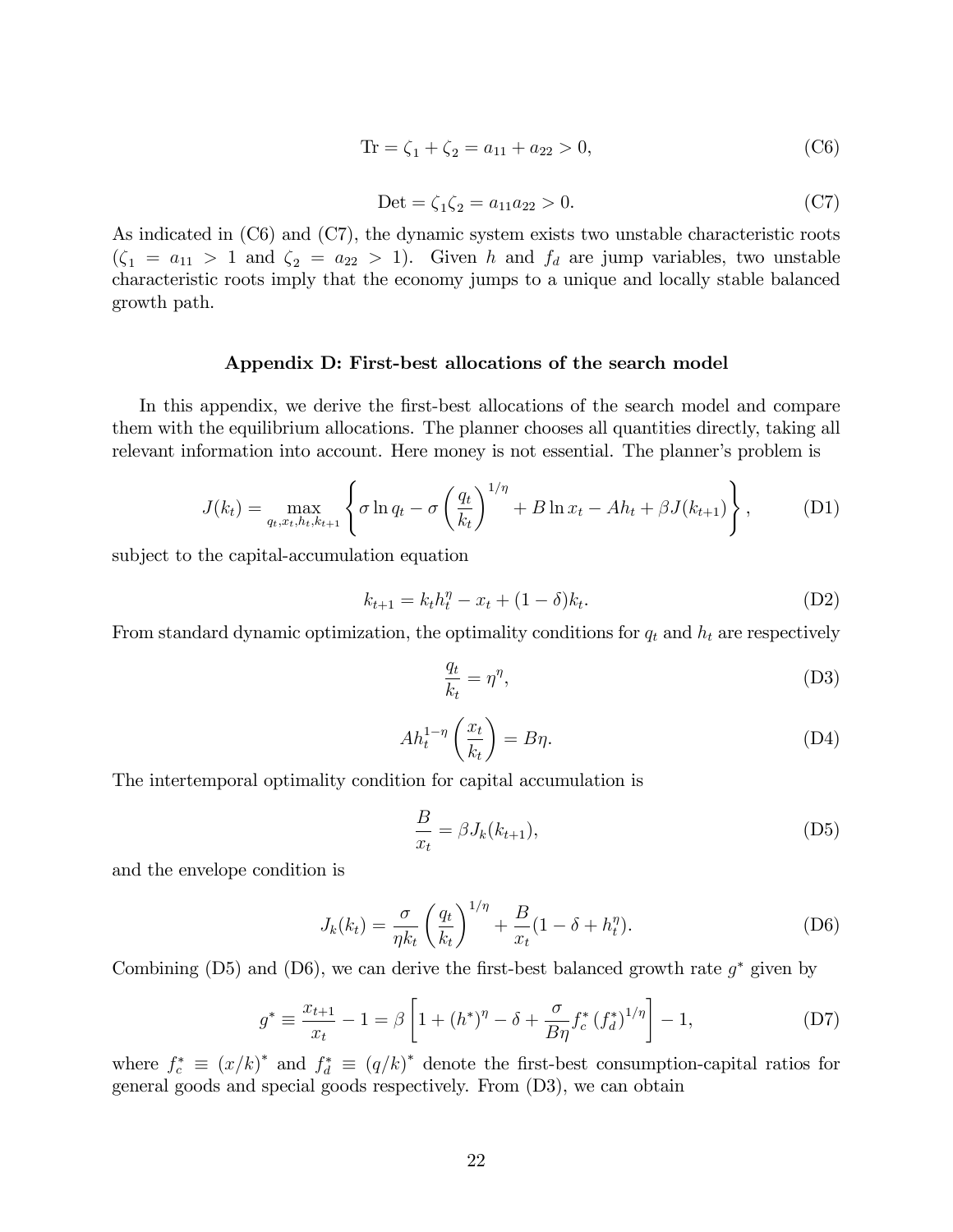$$
\frac{(f_d^*)^{1/\eta}}{\eta} = 1.
$$
\n(D8)

As for  $f_c^*$ , combining (D7) and (D2) yields

$$
f_c^* = \frac{(1 - \beta) (h^*)^{\eta} + (1 - \beta)(1 - \delta)}{1 + \sigma \beta (f_d^*)^{1/\eta} / (B\eta)}.
$$
 (D9)

Rewriting (D4) yields

$$
A(h^*)^{1-\eta}f_c^* = B\eta.
$$
 (D10)

Equations (D7), (D8), (D9) and (D10) determine the first-best allocations  $\{g^*, f_d^*, f_c^*, h^*\}$ .

Comparing (D8) and (27) shows that  $f_d < f_d^*$  because  $\mu > \beta - 1$ . Substituting (D10) into (D9) yields

$$
f_c^* = \frac{(1 - \beta)[B\eta/(Af_c^*)]^{\eta/(1-\eta)} + (1 - \beta)(1 - \delta)}{1 + \sigma\beta (f_d^*)^{1/\eta}/(B\eta)},
$$
(D11)

where  $(f_d^*)^{1/\eta}/\eta$  is determined by (D8). Substituting (30) into (29) yield

$$
f_c = \frac{(1 - \alpha \beta)[B\eta/(Af_c)]^{\eta/(1 - \eta)} + (1 - \beta)(1 - \delta)}{1 + \sigma \alpha \beta f_d^{1/\eta}/(B\eta)},
$$
(D12)

where  $f_d^{1/\eta}$  $\frac{d^{1/\eta}}{d}$  is determined by (27). Comparing (D11) and (D12) shows that  $f_c > f_c^*$  because  $f_d < f_d^*$  and  $\alpha < 1$ . Given  $f_c > f_c^*$ , (D10) and (30) imply that  $h < h^*$ . Rewriting (D2) yields

$$
g = \frac{k_{t+1}}{k_t} - 1 = h^{\eta} - f_c - \delta.
$$
 (D13)

Given that  $h < h^*$  and  $f_c > f_c^*$ , it must be the case that  $g < g^*$ .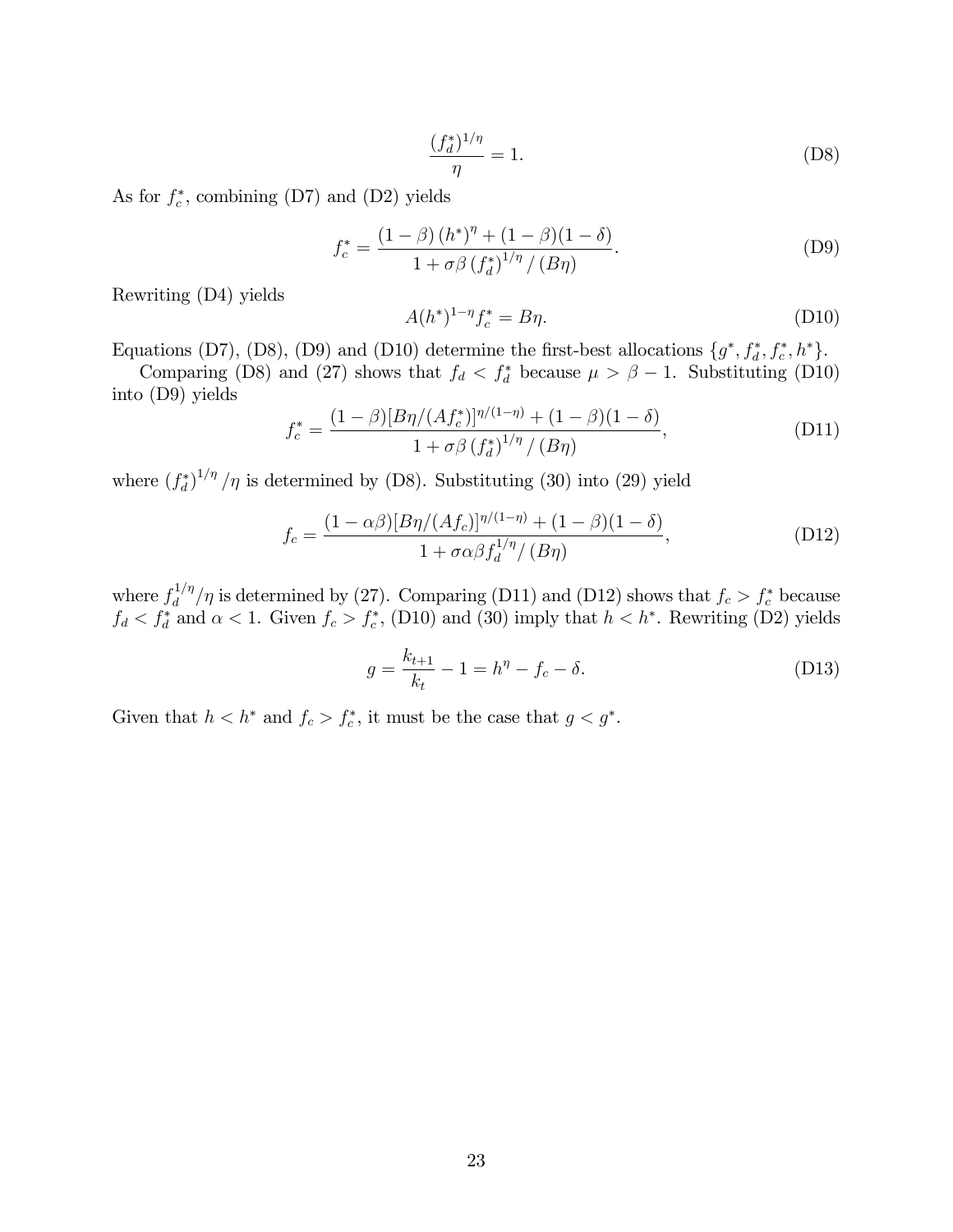#### Appendix E (not for publication): Exogenous technological progress

In this unpublished appendix, we provide the derivations of equilibrium allocations under exogenous growth. We follow Waller (2011) to assume an exogenous technological progress; in other words,  $z_t$  in (9) increases according to an exogenous growth rate  $g_z \equiv (z_{t+1} - z_t)/z_t$ . Based on (4), (10) and (21), the balanced growth rate of  $x_t$  can be expressed as

$$
g_x \equiv \frac{x_{t+1}}{x_t} - 1 = \beta \left[ 1 + r - \delta + \frac{\sigma \alpha}{B \eta} f_c f_d^{1/\eta} s^{(1-\alpha)/\eta} \right] - 1, \tag{E1}
$$

where  $r = \alpha s^{\alpha-1} h^{\eta}$  from (23). On the balanced-growth path, variables such as output, consumption, capital and real money balance, grow at the same rate as  $z_t$  (i.e.,  $g_x = g_z$ ). The variable  $s \equiv k/z$  denotes the capital-technology ratio and can be determined using the following condition

$$
s^{\alpha - 1}h^{\eta} = f_c + \delta + g_z,\tag{E2}
$$

which uses the capital-accumulation equation  $k_{t+1} = y_{x,t} - x_t + (1 - \delta) k_t$ .

As for  $f_d$  and  $f_c$ , we use analogous inference as in section 3 to obtain

$$
f_d = s^{\alpha - 1} \left( \frac{\sigma \eta}{R + \sigma} \right)^{\eta}, \tag{E3}
$$

where R denotes the nominal interest rate and is given by  $R = (1 + \mu)/\beta - 1$  at the steady state. We make use of  $(E1)$ ,  $(E2)$  and  $(E3)$  to derive

$$
f_c = \frac{B}{\alpha} \left( \frac{\left(1 + g_z\right)/\beta - \left[1 - \delta + \alpha \left(\delta + g_z\right)\right]}{B + \sigma^2/\left(R + \sigma\right)} \right),\tag{E4}
$$

which is positive because  $(1+g_z)/\beta > 1+g_z > 1+\alpha g_z - (1-\alpha)\delta$ .

Using  $(3)$  and  $(24)$ , equation  $(E2)$  can be rearranged as

$$
s^{\alpha - 1}h^{\eta} = \frac{\delta + g_z}{1 - \eta B/(Ah)}.
$$
 (E5)

Combining  $(E2)$ ,  $(E4)$  and  $(E5)$ , the equilibrium allocation of h is

$$
h = \frac{\eta B}{A} \left\{ 1 + (\delta + g_z) \left( \frac{\alpha}{B} \right) \frac{B + \sigma^2 / (R + \sigma)}{(1 + g_z) / \beta - [1 - \delta + \alpha (\delta + g_z)]} \right\},
$$
(E6)

which is also positive. We substitute  $(E4)$  and  $(E6)$  into  $(E2)$  to obtain the equilibrium allocation of s as

$$
s = \left\{ \left( \frac{B}{\alpha} \right) \frac{\left( 1 + g_z \right) / \beta - \left[ 1 - \delta + \alpha \left( \delta + g_z \right) \right]}{B + \sigma^2 / \left( R + \sigma \right)} + \delta + g_z \right\}^{1/(\alpha - 1)} \times \left( \frac{\eta B}{A} \right)^{\eta / (1 - \alpha)} \left\{ 1 + \left( \delta + g_z \right) \left( \frac{\alpha}{B} \right) \frac{B + \sigma^2 / \left( R + \sigma \right)}{\left( 1 + g_z \right) / \beta - \left[ 1 - \delta + \alpha \left( \delta + g_z \right) \right]} \right\}^{\eta / (1 - \alpha)}.
$$
\n(E7)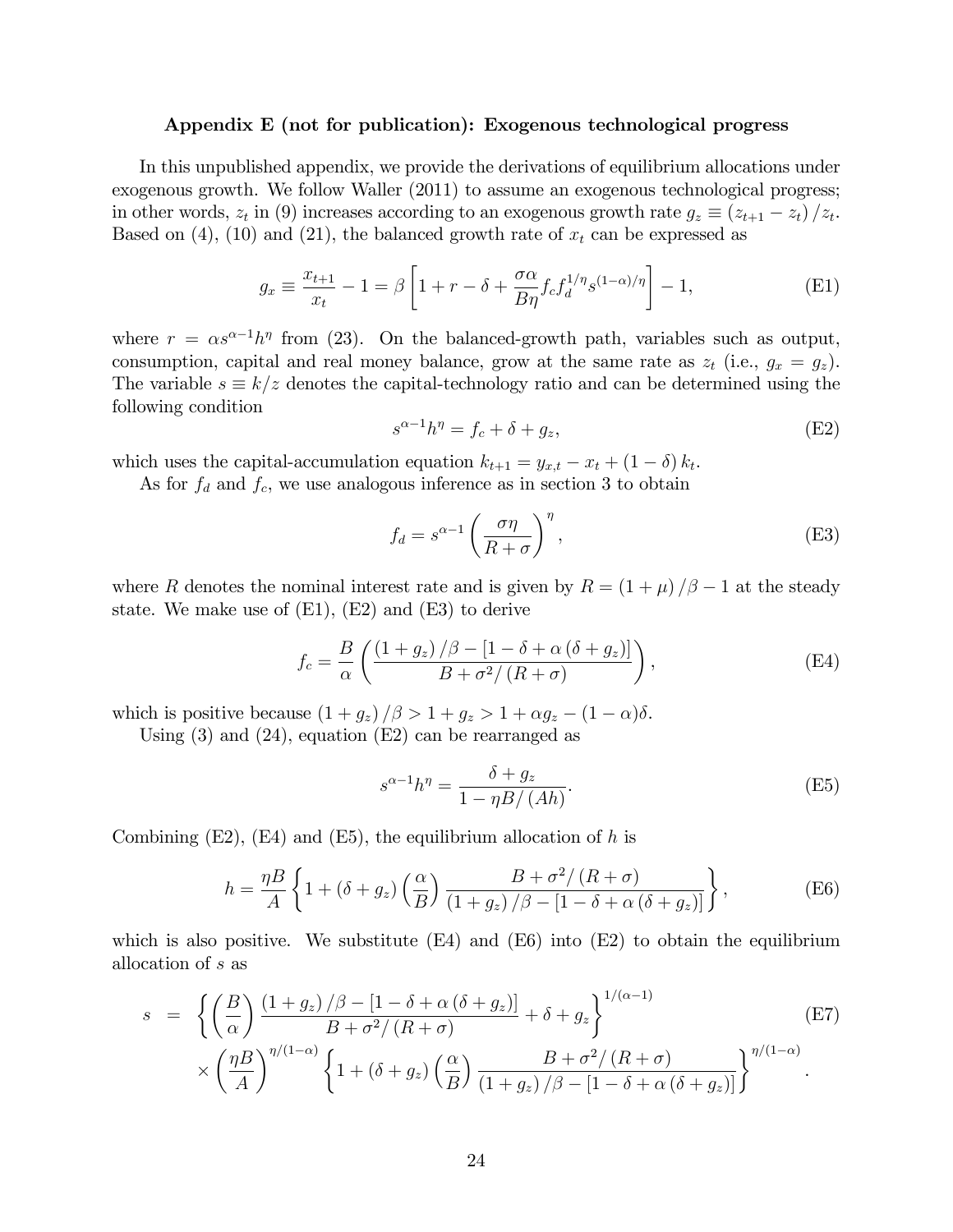Substituting (E7) into (E3), the equilibrium allocation of  $f_d$  can be expressed as

$$
f_d = \left\{ \left( \frac{B}{\alpha} \right) \frac{\left( 1 + g_z \right) / \beta - \left[ 1 - \delta + \alpha \left( \delta + g_z \right) \right]}{B + \sigma^2 / \left( R + \sigma \right)} + \delta + g_z \right\} \times \left( \frac{\sigma A}{B} \right)^{\eta} \left\{ \frac{\left( 1 + g_z \right) / \beta - \left[ 1 - \delta + \alpha \left( \delta + g_z \right) \right]}{\left( R + \sigma \right) \left[ \left( 1 + g_z \right) / \beta - \left( 1 - \delta \right) \right] + \alpha \left( \delta + g_z \right) \sigma^2 / B} \right\}^{\eta}.
$$
\n(E8)

As for social welfare, the lifetime utility of households on the balanced growth path is

$$
(1 - \beta)U = \sigma \ln q_0 - \sigma \left(\frac{q_0}{k_0}\right)^{1/\eta} \left(\frac{k_0}{z_0}\right)^{(1 - \alpha)/\eta} + B \ln x_0 - Ah + \frac{\beta(B + \sigma)}{1 - \beta} \ln(1 + g_z). \quad (E9)
$$

Substituting  $q_0 = s f_d z_0$  and  $x_0 = s f_c z_0$  into (E9) and then normalizing initial  $z_0$  to unity, we simplify (E9) to

$$
(1 - \beta)U = (\sigma + B)\ln s + \sigma \ln f_d - \sigma f_d^{1/\eta} s^{(1-\alpha)/\eta} + B \ln f_c - Ah,
$$
 (E10)

where we have dropped the exogenous growth rate  $g_z$ .

In the rest of this appendix, we consider the first-best allocations under exogenous growth and compare them with the equilibrium allocations. The planner's problem is

$$
J(k_t) = \max_{q_t, x_t, h_t, k_{t+1}} \left\{ \sigma \ln q_t - \sigma \left( \frac{q_t}{z_t} \right)^{1/\eta} \left( \frac{k_t}{z_t} \right)^{-\alpha/\eta} + B \ln x_t - Ah_t + \beta J(k_{t+1}) \right\}, \quad \text{(E11)}
$$

subject to the capital-accumulation equation  $k_{t+1} = z_t^{1-\alpha} k_t^{\alpha} h_t^{\eta} - x_t + (1-\delta) k_t$ . From standard dynamic optimization, the optimality conditions for  $q_t$  and  $h_t$  are respectively

$$
\left(\frac{q_t}{k_t}\right) \left(\frac{k_t}{z_t}\right)^{1-\alpha} = \eta^{\eta},\tag{E12}
$$

$$
Ah_t^{1-\eta} \left(\frac{x_t}{k_t}\right) \left(\frac{k_t}{z_t}\right)^{1-\alpha} = B\eta.
$$
 (E13)

The intertemporal optimality condition for capital accumulation is

$$
\frac{B}{x_t} = \beta J_k(k_{t+1}),\tag{E14}
$$

and the envelope condition is

$$
J_k(k_t) = \frac{\sigma \alpha}{\eta k_t} \left(\frac{q_t}{k_t}\right)^{1/\eta} \left(\frac{k_t}{z_t}\right)^{(1-\alpha)/\eta} + \frac{B}{x_t} \left[1 + \alpha \left(\frac{k_t}{z_t}\right)^{\alpha-1} h_t^{\eta} - \delta\right].
$$
 (E15)

Combining (E14) and (E15), we can obtain the balanced growth rate of  $x_t$  given by

$$
g_x = \frac{x_{t+1}}{x_t} - 1 = \beta \left[ 1 + \alpha \left( s^* \right)^{\alpha - 1} \left( h^* \right)^{\eta} - \delta + \frac{\sigma \alpha}{B \eta} f_c^* \left( f_d^* \right)^{1/\eta} \left( s^* \right)^{(1 - \alpha)/\eta} \right] - 1, \tag{E16}
$$